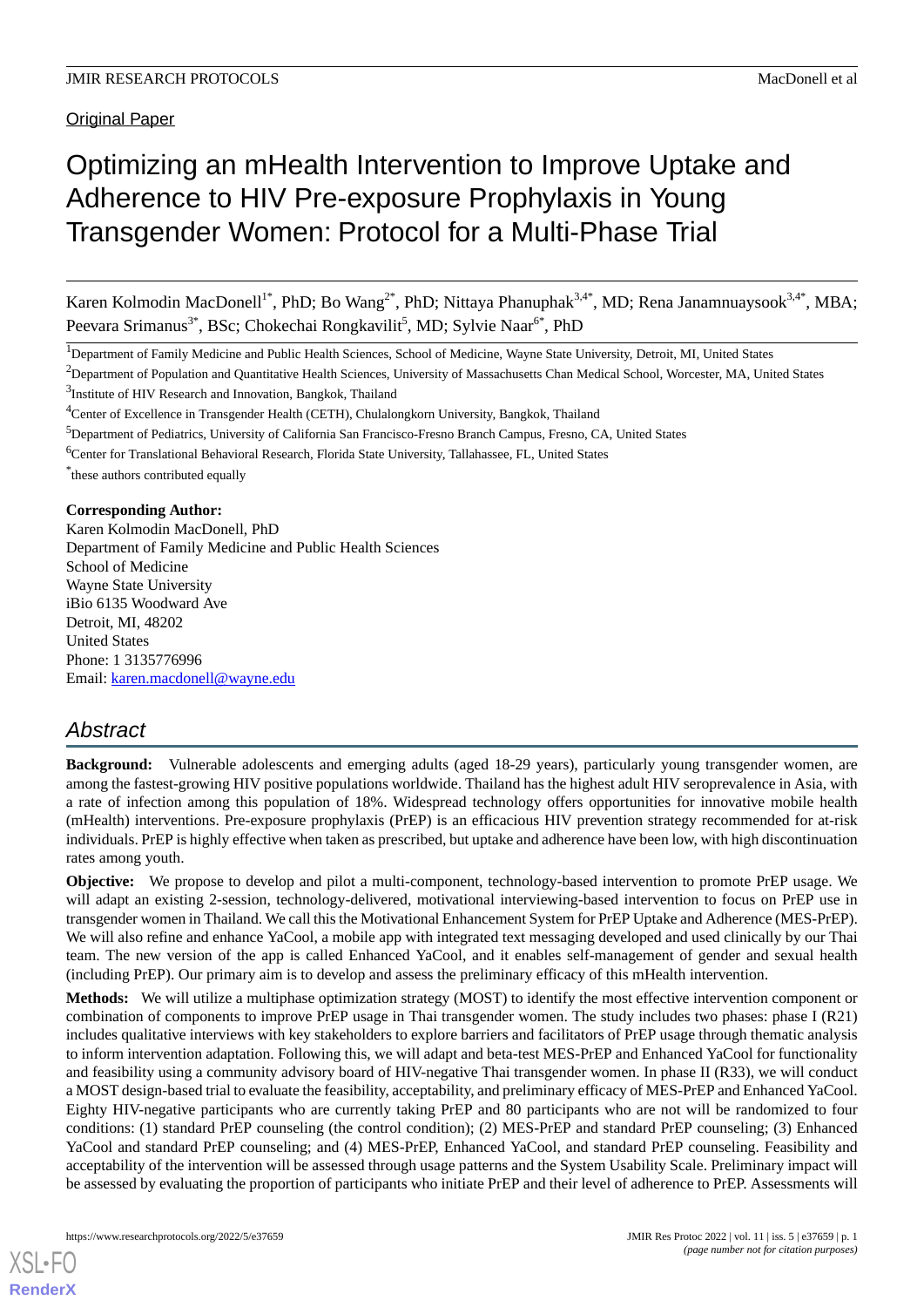be at baseline and 1, 3, 6, 9, and 12 months postintervention. Biomarkers of adherence to PrEP, HIV, and other sexually transmitted infections will be collected.

**Results:** Upon project completion, we will have an optimized mHealth intervention to support the use of PrEP by transgender women that will be ready for testing in a larger efficacy trial.

**Conclusions:** Even though transgender women in Thailand face increasing risks of HIV, few interventions have targeted them. Effective developmentally and culturally tailored interventions are needed to prevent HIV transmission in this high-risk population.

**Trial Registration:** ClinicalTrials.gov NCT05262426; https://clinicaltrials.gov/ct2/show/NCT05262426

**International Registered Report Identifier (IRRID):** PRR1-10.2196/37659

(JMIR Res Protoc 2022;11(5):e37659) doi: [10.2196/37659](http://dx.doi.org/10.2196/37659)

#### **KEYWORDS**

transgender women; PrEP; HIV prevention; mHealth; motivational interviewing; Thailand; mobile phone

## *Introduction*

#### **Background**

Transgender women are disproportionately affected by HIV globally [\[1](#page-7-0)]. HIV prevalence rates among transgender women are 15% to 28% in many countries [[2\]](#page-7-1), and higher in young transgender women [[3-](#page-7-2)[5\]](#page-7-3). Young transgender women (aged 18-29 years) are in emerging adulthood, a period marked by increased independence, identity development, and risk-taking [[6,](#page-7-4)[7](#page-7-5)]. Thailand has the highest adult HIV seroprevalence in Asia (1.1% in 2017) [\[8](#page-7-6)]. The rate of new HIV infections among Thai transgender women has been increasing in the past decade [[9\]](#page-7-7), with a prevalence rate reaching 18% [\[10](#page-7-8)]. Transgender women face stigma related to gender identity, limited employment options, and often engage in high-risk behaviors (eg, sex work and substance use) [\[11](#page-7-9)-[16\]](#page-8-0). Interventions designed specifically for the needs of this high-risk population are critical to the success of the United Nations AIDS Fast Track Strategy: ending the AIDS epidemic by 2030 [\[17](#page-8-1)]. Widespread technology use offers opportunities for innovative mobile health (mHealth) interventions for young people, including transgender women [[18](#page-8-2)[-20](#page-8-3)].

Pre-exposure prophylaxis (PrEP) is highly effective when taken as prescribed, and daily use has been shown to reduce the risk of HIV infection by 92% [\[21](#page-8-4)], but PrEP uptake among transgender women worldwide is low. Studies have shown that this is primarily due to lack of awareness, rather than lack of willingness to use PrEP [[22](#page-8-5)[,23](#page-8-6)]. Further, adherence among transgender women has been found to be only 18%, compared to 52% among men who have sex with men [\[24](#page-8-7)], yet PrEP research has primarily focused on men who have sex with men [[25\]](#page-8-8). In the Princess PrEP program, the largest PrEP program in Thailand, 232 transgender women began using PrEP in 2019, but only 43 were using it at month 3, reiterating the challenges of adherence among this population [\[26](#page-8-9)]. Common facilitators of PrEP uptake among transgender women include a high perception of HIV risk, accurate knowledge of PrEP, and access to support services [\[27](#page-8-10),[28\]](#page-8-11). Barriers to PrEP uptake and adherence include concerns about side effects, especially interactions with gender-affirming hormone therapy, a low perception of HIV risk, the stigma of HIV, health system inaccessibility, exclusion of transgender women from advertising, and lack of research [[27-](#page-8-10)[29](#page-8-12)], especially in low- and

 $X$ SL•FO **[RenderX](http://www.renderx.com/)** middle-income countries. Effective and sustainable behavior-change interventions are needed to promote PrEP uptake and adherence in high-risk populations like transgender women in Thailand and end the global HIV epidemic.

mHealth may offer a powerful tool to promote behavior change, particularly when based on evidence-based interventions, such as motivational interviewing (MI) [\[30](#page-8-13),[31\]](#page-8-14). Mobile apps that offer feedback and self-monitoring of health have been associated with improved health outcomes [[32\]](#page-8-15). There is also evidence that text message reminders can improve adherence to prevention and treatment across many clinical conditions, especially among emerging adults [\[18](#page-8-2)[,33](#page-8-16)]. Text messaging and mobile apps may have great potential to promote health self-management and behavior change in young transgender women, but are currently underutilized [\[7\]](#page-7-5). Mobile interventions are useful among emerging adults due to nearly universal technology use [[34,](#page-8-17)[35\]](#page-9-0), and appear to increase PrEP adherence among young people at risk for HIV [\[36](#page-9-1),[37\]](#page-9-2). Still, very few technology-based interventions have targeted transgender women.

#### **Study Aims**

In the proposed study, we will develop 2 potentially synergistic, technology-based, theory-driven interventions aimed at maximizing PrEP usage. We propose to develop and pilot a multi-component, technology-based intervention based on the principles of MI to promote PrEP usage. This process will include 2 guiding frameworks: the ADAPT-ITT (assessment, decision, adaptation, production, topical experts, integration, training, testing) model of intervention adaptation, and a multiphase optimization strategy (MOST) design to identify the most effective culturally and developmentally tailored intervention to address PrEP usage in this population. In phase I (R21), we will adapt an existing 2-session, technology-delivered, MI-based intervention to focus on PrEP uptake and adherence in Thai transgender women who are HIV negative through a systematic, multi-step process [[38\]](#page-9-3) to develop what we term the Motivational Enhancement System for PrEP Uptake and Adherence (MES-PrEP). MES-PrEP sessions will be completed on participants'internet-connected mobile devices (eg, smartphones) while at clinics for this study. We will also refine and enhance YaCool, a mobile app with integrated text messaging developed and used clinically by our Thai team. The refined version is called Enhanced YaCool and will enable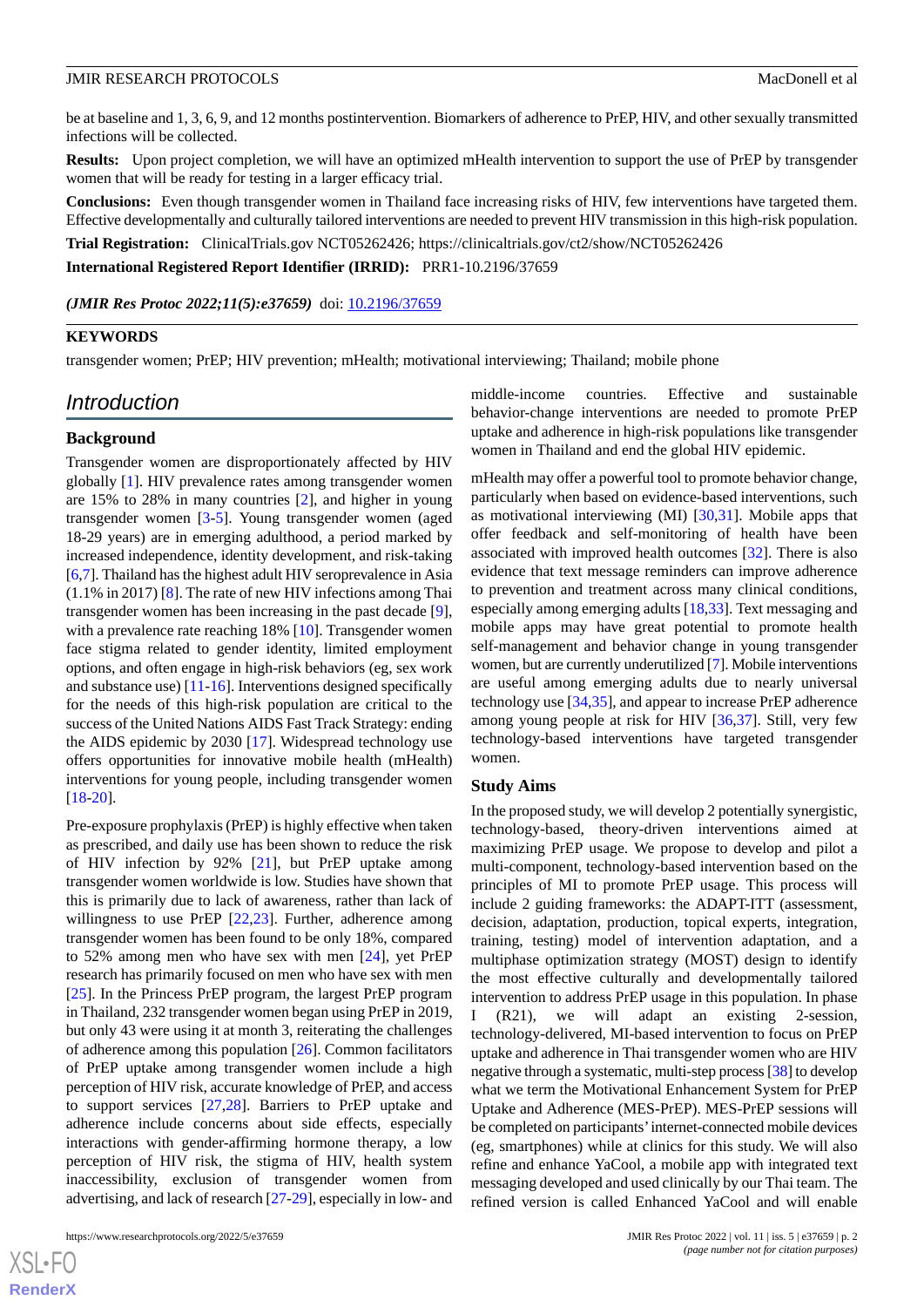self-management of gender and sexual health (including PrEP) in transgender women. These intervention components will be integrated to enhance the impact of a 2-session intervention through daily health self-management. In phase II (R33), we will utilize a MOST framework with a factorial design to efficiently identify the most effective component or combination of components to promote PrEP uptake and adherence in young Thai transgender women. This study may pave the way to scaled-up PrEP implementation, a crucial step in eliminating the HIV epidemic among transgender women in Thailand.

### **Defining the Theoretical Model of Behavior Change**

<span id="page-2-0"></span>The information-motivation-behavioral skills (IMB) model and socioecological model (SEM) will serve as conceptual frameworks for the intervention and process of adaptation. Both

have been applied to a variety of health promotion topics, including HIV health behaviors [[39](#page-9-4)[-41](#page-9-5)] and PrEP use [\[42](#page-9-6),[43\]](#page-9-7). While IMB includes only individual-level factors, SEM captures individual, structural, and social-level factors. Combining these frameworks may result in a more robust theoretical model. The proposed intervention is primarily focused on behavior change at the individual level, but also addresses structural and social level factors, such as stigma, depression, and access to PrEP. IMB describes behavior change as the result of the joint function of three elements: information about risky behaviors (ie, the risk of not using PrEP) and alternatives (such as using PrEP), the motivation to change behavior, and the behavioral skills to perform the behavior (ie, self-efficacy) ([Figure 1\)](#page-2-0). We will develop content to address each of these elements to facilitate PrEP usage among young Thai transgender women.

Figure 1. Integrated application of the information-motivation-behavioral skills model and the socioecological model for uptake and adherence. PrEP: pre-exposure prophylaxis.



#### **The Intervention Components**

#### *MES-PrEP Intervention*

MES-PrEP is a brief, tailored, 2-session intervention deliverable to any internet-enabled device via the Computerized Intervention Authoring System (version 3.0). A 3D avatar speaks, moves, and displays emotions. At the start of each session, the participant chooses an avatar, who delivers the intervention in a way that closely follows the most recent edition of MI (MI-3) [[44\]](#page-9-8). The avatar evokes importance and confidence (key components of motivation) with MI strategies such as identifying pros of behavior change, providing affirmations to reinforce "change talk" and boost confidence, and identifying strengths and resources. MI strategies are utilized within the motivational enhancement system to promote autonomy, boost self-efficacy, and identify social supports, while also addressing stigma and coping. The intervention manages "counter-change talk" by having the avatar reflect without judgment and provide statements to emphasize autonomy. As with interaction with a human counselor, interactions are synchronous and not reliant on feedback at the completion of the session. Small amounts of education about PrEP are integrated with motivational elements. The intervention is branched, with participants assigned to different branches based on their rating of importance of PrEP and their confidence in taking it; each branch has content tailored to these responses. For example, participants who give a low rating to the importance of PrEP are assigned to a branch that focuses on decisional balance exercises, while those who give a high rating for importance are assigned to a branch that provides reinforcement. The participants are placed in branches

 $XSJ \cdot F$ **[RenderX](http://www.renderx.com/)** that provide content exploring stigma, autonomy, self-efficacy, and social supports. Participants are given feedback on their PrEP knowledge and information on the protective effects of PrEP adherence. Each participant is then asked to set a goal: obtain a PrEP prescription, maintain optimal adherence, practice steps, or think about it more, and asked to identify possible barriers to usage (such as stigma, forgetting, or side effects) and form plans for overcoming these barriers. In the second session (1 month later), participants are assigned to new branches based on whether they met their goal (this branch provides reinforcement and encourages planning for continued success), partially met their goal (this branch focuses on identifying plans for overcoming barriers), or did not meet their goal (this branch reviews the importance of PrEP and encourages confidence in it). The participants may choose a new goal or continue the same goal.

#### *YaCool*

YaCool is a mobile app developed by our Thai collaborators to support self-management of gender and sexual health in transgender women. Self-management of health requires skills such as problem-solving, goal-setting, and action planning [\[45](#page-9-9)], as well as health behaviors required to effectively remain healthy (eg, adherence to prescriptions and keeping appointments). Self-management assumes autonomy and that emerging adults will increase their responsibility for their own health decisions. YaCool is a passcode-protected app that is installed on users' smartphones and allows users to personalize reminders to take PrEP, record taking PrEP, and calculate adherence. YaCool includes a diary to record sexual activity, the use of preventive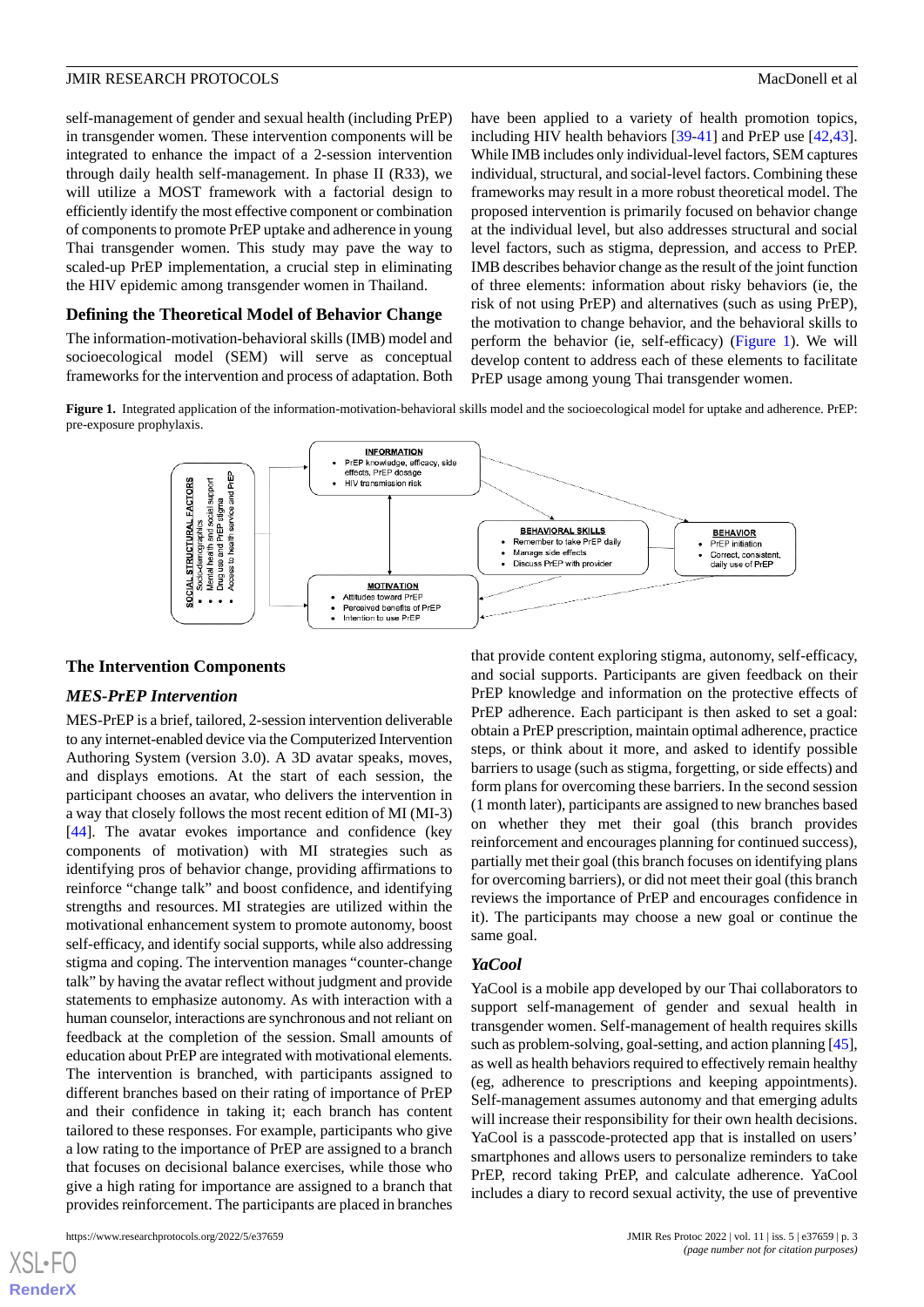methods, and substance use. It is set up to provide personalized recommendations for PrEP, confirmed by clinic health care staff. YaCool also offers personalized appointment reminders and lab results (eg, testing for sexually transmitted infections [STIs]). We will further refine the content in YaCool and its appearance to allow more seamless integration with MES-PrEP, and will add new features from a list generated during formative work. Our Thai team conducted a focus group with 7 young transgender women. The focus group recommended new features to enhance the YaCool app: (1) lab results to track hormone levels; (2) self-assessment tools (eg, for depression screening); (3) incentives for data input or attendance at clinics; and (4) linkage to mental health providers. In the proposed project, YaCool will be refined and beta tested to develop a new version called Enhanced YaCool to allow transgender women to self-manage gender and sexual health between and after MES-PrEP sessions.

#### *Standard PrEP Counseling (Control Condition)*

All study participants will receive one-on-one, face to face counseling focused on sexual and behavioral risk assessment for HIV and other STIs and risk reduction. For those who are at high risk but are not yet ready to start PrEP, the focus will be on risk assessment and perception, awareness of PrEP and postexposure prophylaxis, facilitators of PrEP use, and barriers to access to PrEP. For those on PrEP, the focus will be on adherence. Counseling is standard practice within our partner clinics and will last about 15 to 20 minutes.

#### **Guiding Frameworks**

#### *The ADAPT-ITT Model*

Development and testing of the interventions (MES-PrEP and YaCool) will be guided by the ADAPT-ITT model [\[46](#page-9-10)] for both the R21 and R33 phases. This framework is designed to guide adaptation of evidence-based interventions for people with HIV or at risk of contracting it. It balances rigor with pragmatic concerns (such as cost and time) and has been used, including in our previous work, for interventions targeting diverse populations [[38\]](#page-9-3). ADAPT-ITT begins with a needs assessment and progresses to evaluating the efficacy of the intervention. This is appropriate for this proposal because the need to improve PrEP usage in young Thai transgender women has been established, but specific barriers and facilitators are less clear.

#### *MOST Design*

MOST is an efficient, cost-effective, engineering-based approach to identify effective components at the outset of the intervention development process [[47](#page-9-11)[,48](#page-9-12)]. MOST is able to identify active components, in other words, those that make significant contributions to the overall effect. This analytic approach employs factorial designs [[49\]](#page-9-13) to identify key combinations for the final phase (confirmation). This study uses MOST to examine the individual and combined effects of MES-PrEP and YaCool on PrEP usage by transgender women.

## *Methods*

## **Study Setting**

Transgender women will be recruited from 2 large clinics in Bangkok, Thailand, for both study phases. Tangerine Community Health Clinic is the first transgender-specific sexual health clinic in Asia and offers gender-affirming, comprehensive, integrated health care. Since 2015, over 3600 transgender clients have received HIV counseling and testing by trained transgender and gender-sensitive health care staff. Rainbow Sky Association of Thailand Clinic is among the first community-based organizations to serve at-risk populations in Thailand. Through funding support by the US Agency for International Development/The US President's Emergency Plan for AIDS Relief and a partnership with the Institute of HIV Research and Innovation, this clinic has implemented the Key Population-Led Health Services Model since 2015. The clinic is located in a densely populated area in Bangkok and provides HIV-related health services for key populations, including transgender women.

#### **Study Design**

There are two phases in the study: phase I (R21) and phase II (R33).

## *Phase IA and Phase IB: Formative Research and Intervention Adaptation (R21)*

In phase IA, we will conduct interviews with 20 HIV-negative transgender women (including 10 who are naive to PrEP and 10 who are currently on PrEP; the latter group will include 5 participants with good adherence) and 10 health care providers or community health workers from our partner clinics to explore factors related to PrEP uptake and adherence and guide adaptation of our intervention frameworks to the target population. An interview guide will be created by the investigator team. Based on the IMB model, we will explore three key aspects: (1) information, which explores transgender women's knowledge of PrEP and HIV transmission risk, interest in using PrEP, and the perceived advantages and disadvantages of PrEP; (2) motivation, which includes their attitudes toward PrEP, perception of HIV risk, and reasons for accepting or declining PrEP; and (3) behavioral skills, which examines specific behavioral skills relevant to PrEP initiation and adherence, facilitators and barriers to PrEP initiation and adherence, reasons for keeping scheduled appointments or filling PrEP prescriptions, and reasons for discontinuing or restarting PrEP. We will also explore sources of social support and past successes, as well as strategies and solutions to overcoming barriers. Health care providers will be asked about barriers and facilitators of PrEP and experiences with clients and will be prompted to identify intervention topics related to PrEP. The responses will be used to broadly inform intervention content (eg, what modules to include in the intervention framework), but also more specifically (eg, response options for barriers and sources of social support). We will also prompt the participants for feedback on the content of the intervention (such as by asking them what they would like to know more about PrEP) and delivery (such as by asking how often they would like to receive reminders to take PrEP and what components they would

 $XS$  $\cdot$ FC **[RenderX](http://www.renderx.com/)**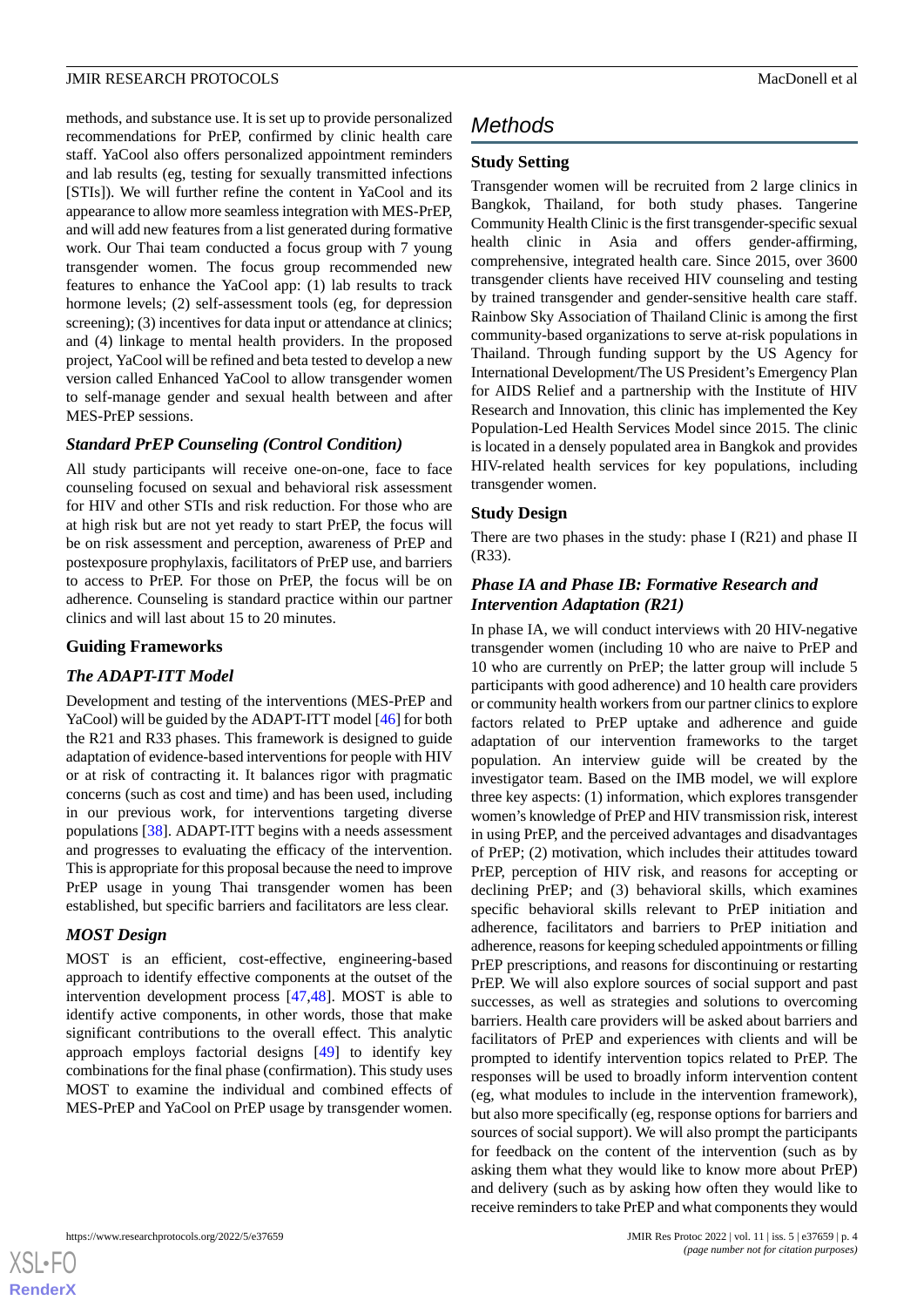add to YaCool). Interviews will be audiotaped, transcribed, and translated into English by an independent translator. Interviews will last about 30 minutes. The transgender women and health provider participants will receive \$25 for their time.

In phase IB, we will take a motivational enhancement intervention framework that was developed for youth living with HIV in the United States and utilize our results to adapt it to our target population. We will also add features and enhancements to YaCool. The adaptation process will involve two steps: (1) initial programming of the adapted sessions and (2) evaluation of the cultural and developmental acceptability of the intervention content via a community advisory board (CAB) and beta testing by 10 HIV-negative young transgender women. The transgender women will complete 2 MES-PrEP sessions over 1 month. Each session will be videotaped. The transgender women will also download Enhanced YaCool for daily use between and after PrEP sessions. We will administer assessments during beta testing and review the content for cultural and developmental relevancy and MI consistency. During this period, staff will call the participants to check for issues with YaCool. A brief interview will be conducted after beta-testing to (1) identify any technical or other issues with either component, and (2) solicit input on how to improve the delivery and content. Throughout phase IB, we will conduct troubleshooting and revise the programming. Adaptation, production, and refinement will result in the final versions of MES-PrEP and Enhanced YaCool being developed by the end of the R21 phase.

## *Selection of CAB*

CAB members (N=8-10) will be randomly selected from transgender women who complete interviews. Members will meet quarterly (with additional meetings as needed). The primary role of the CAB will be to provide iterative feedback on study materials, recruitment and retention strategies, intervention approaches and content, and disseminating study findings. Operational guidelines will follow best practices for community-participatory research (such as establishing the CAB's function and promoting empowerment). [\[50](#page-9-14)] Any inconsistencies in the feedback will be resolved during the meeting, or if necessary, via discussions with the Thai-US team.

<span id="page-4-0"></span>

Detailed notes will be taken during meetings. Study materials will be revised based on CAB feedback. CAB members will receive \$25 per meeting.

## *Phase II: Pilot MOST Design-Based Trial (R33)*

We will launch a pilot trial using a full factorial design to evaluate the feasibility, acceptability, and preliminary efficacy of intervention components to increase PrEP uptake and adherence among young Thai transgender women. The trial will examine (1) the effect of each component on participants who are currently on PrEP but not adherent and participants who have not started PrEP and (2) whether the presence or absence of a component has an impact on the performance of other components. While there exist several approaches to construct a MOST trial, we will use a full factorial design given its relative simplicity and cost efficiency [[48,](#page-9-12)[51](#page-9-15)]. For our MOST trial, the 2 intervention components each have 2 levels, resulting in a  $2^{1}2^{1}$  full factorial with 4 experimental conditions. MOST requires a well-defined optimization criterion. We will use PrEP uptake and adherence as the measure of success. In order to build an optimized intervention for participants who are on PrEP and participants who are not on PrEP, we will enroll 80 participants who are on PrEP and 80 participants who have not started PrEP. The 80 participants who have not started PrEP will all be individuals who are at high risk and are eligible for PrEP but have not yet decided to start PrEP.

Standard PrEP counseling will be provided to all participants at the beginning of the trial and treated as a constant component in the experiment. After counseling, participants will be randomly assigned to 1 of the 4 experimental conditions ([Table](#page-4-0) [1\)](#page-4-0). Separate randomization for participants who are on PrEP and participants who have not started PrEP will be conducted via Qualtrics (Qualtrics XM). The primary outcome will be PrEP uptake and adherence assessed through computer-assisted self-interviewing (CASI) and dried blood spot (DBS) testing. The main effects of the intervention components and the interactions between them will be estimated using ANOVA. The goal of the R33 phase is to examine intervention strategies based on preliminary effect sizes, feasibility, and acceptability and prepare for a fully powered randomized controlled trial to evaluate the optimized intervention package.

| Experimental condition ( $n=20$ for each condition) Standard PrEP <sup>a</sup> counseling Motivational enhancement system for PrEP Enhanced YaCool |     |     |     |
|----------------------------------------------------------------------------------------------------------------------------------------------------|-----|-----|-----|
|                                                                                                                                                    | Yes | Yes | Yes |
| 2                                                                                                                                                  | Yes | Yes | No  |
| 3                                                                                                                                                  | Yes | No  | Yes |
| 4                                                                                                                                                  | Yes | No  | No  |

<sup>a</sup>PrEP: pre-exposure prophylaxis.

## **Study Sample**

 $XS$  • FO **[RenderX](http://www.renderx.com/)**

Eligibility criteria, screening, and consent are the same for the R21 and R33 phases. All participants will be transgender women who are eligible based upon inclusion criteria consistent with US Centers for Disease Control and Prevention and Thailand

Ministry of Public Health PrEP guidelines [\[52](#page-9-16),[53\]](#page-9-17): (1) age 18 to 29 years; (2) male sex at birth; (3) self-identification as a woman or transgender woman or cultural identification with the female spectrum; (4) laboratory-confirmed HIV negative status; (4) self-reported recent history of condomless sex; (5) ability to understand, read, and speak Thai; and (6) either no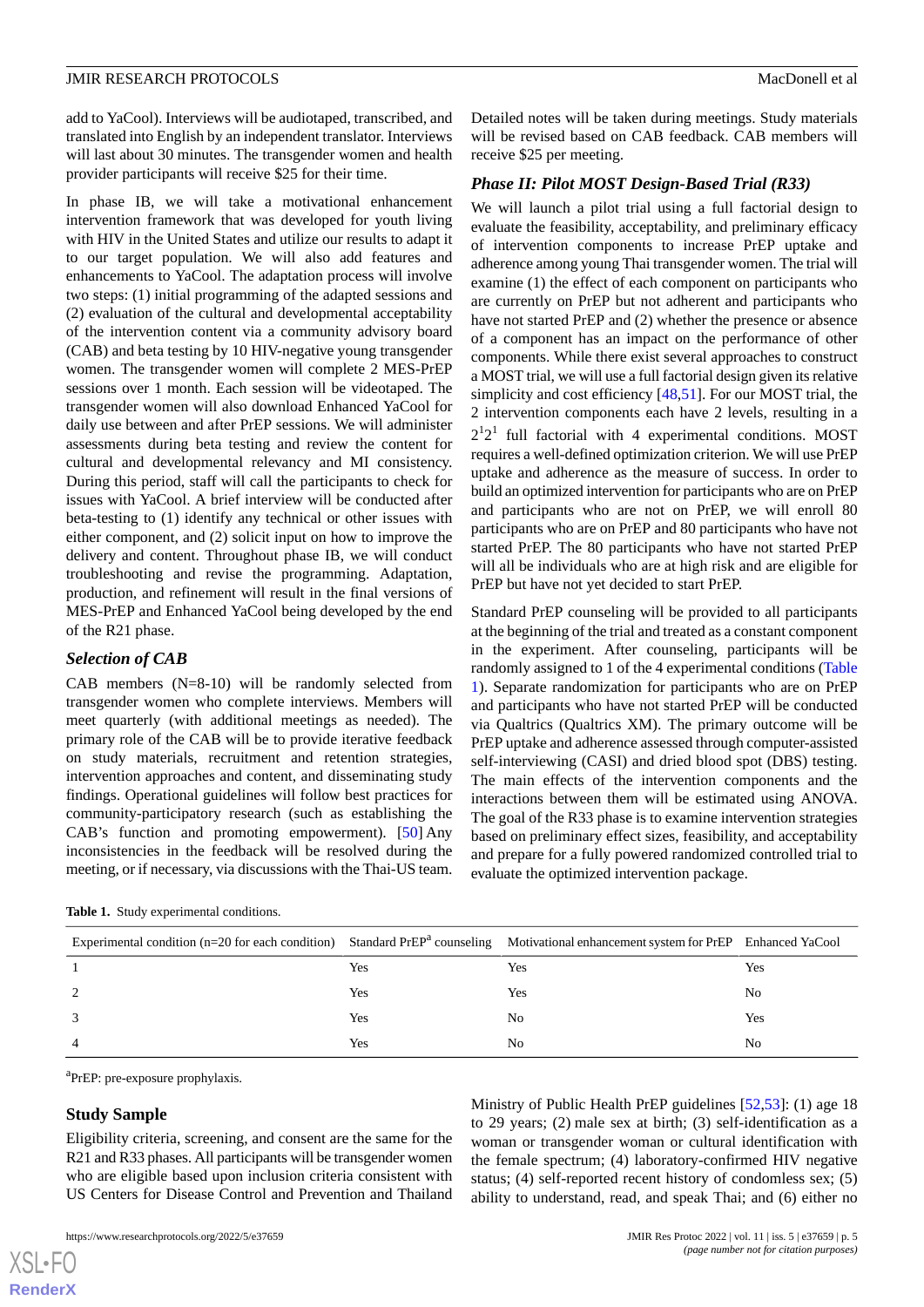existing use of PrEP (group 1, PrEP naive) or currently on PrEP but not adherent (taking ≤3 pills/week) in the past month (group 2, PrEP users). The exclusion criteria are (1) a serious cognitive or psychiatric problem compromising the ability to provide informed consent; (2) active suicidal ideation or major mental illness (eg, untreated psychosis or mania) at the time of the interview (these patients will be referred for treatment); (3) laboratory or clinical findings that would preclude PrEP initiation (eg, decreased creatinine clearance); and (4) current enrollment in another HIV intervention study. We will recruit transgender women from a broad range of socioeconomic backgrounds; therefore, mobile phone ownership is not required for participation, and a mobile phone will be provided at no cost to participants who do not have one.

#### **Sample Size of Trial**

Using G\*power 3.1.9 (Heinrich-Heine-Universität Düsseldorf) for the ANOVA, we will set the effect size *F* at 0.35,  $\alpha$  at 0.55 and the sample size at 80 (20 for each experimental condition). The calculated statistical power is 80% for detecting the 2 main effects, MES-PrEP and YaCool, and 73% for detecting their interaction. The pilot trial is not an efficacy study, and therefore is not fully powered to detect both main effects and interactions, but has a sample large enough to detect a medium to large effect size for MES-PrEP and YaCool.

#### **Recruitment and Enrollment Procedures**

Recruitment will be led by a Thai transgender woman researcher with 5 years of experience developing materials and recruiting young transgender women for HIV prevention research. Materials will be placed at physical and online venues, including study clinical sites and community venues that serve transgender women (eg, health centers, bars and clubs, and community organizations). Participants will also be recruited by paid study recruiters who identify as transgender women using direct outreach in the community. These efforts have been successful in other projects seeking to enroll transgender women [[26](#page-8-9)[,54](#page-9-18),[55\]](#page-9-19), and as such, we do not anticipate having problems reaching our target sample.

Potential participants will complete a prescreener over the phone or in person. If eligible and interested in participating, the transgender women will complete an in-person screening at one of the study clinics. After providing verbal consent, they will complete a prebaseline survey assessing basic demographic information, history of HIV and STIs, HIV testing, access to HIV and STI diagnostic and treatment services, recent sexual behavior, use of PrEP, and knowledge and acceptance of PrEP. They will undergo HIV testing (with a fourth-generation serum) and screening for hepatitis B (with surface antigens and antibodies), hepatitis C (with antibodies), and renal insufficiency (with serum creatinine testing) to confirm their eligibility for PrEP and the study. Research staff will determine if the transgender women meet the inclusion criteria and have completed informed consent. The screening visit, enrollment, and baseline assessment should occur on the same day, or failing that, within one week. After signed consent is obtained, participants will be asked to provide contact information for a family member or friend who can be called if they cannot be reached.

#### **Data Collection Tools and Procedures**

Self-report measures will be administered using the cloud-based CASI system in Thai at baseline, immediately postintervention at the end of the first month, and at 3, 6, 9 and 12 months. In CASI, the participant sees each question and a list of responses on a private iPad screen. The response is entered by pressing a number keypad. The data are stored directly in the password-protected Qualtrics system. CASI elicits more valid and reliable data than face-to-face or written questionnaires [[56-](#page-10-0)[58](#page-10-1)]. The topics we assess are sensitive; CASI allows greater privacy for honest responses [[59,](#page-10-2)[60](#page-10-3)] and reduces missing data and interviewer bias. Our team has been using Qualtrics for CASI for over 8 years.

The primary acceptability outcome will be measured by the System Usability Scale, a 10-item Likert scale giving an overall view of subjective assessments of usability. The System Usability Scale is technology agnostic and provides a global measure of system satisfaction [[61\]](#page-10-4). A score of  $>50$  (out of 100) indicates that an intervention is acceptable [[62\]](#page-10-5). We will also assess interest in future use at study completion. For feasibility, we will assess the number of responses and frequency of usage of Enhanced YaCool, the number of MES-PrEP sessions completed, cumulative time spent in MES-PrEP, and recruitment rates. PrEP uptake will be assessed using self-reported measures (from participants who left the clinic with an emtricitabine/tenofovir disoproxil fumarate [TDF/FTC] prescription), confirmed via chart review and pharmacy records. Adherence to PrEP will be measured using (1) a young adult adherence interview with a visual analog scale  $[63]$  $[63]$ ; (2) a 4-week percentage taken measure (answering the question "What percentage of the time were you able to take all your PrEP medications in the past 4 weeks?") [\[64](#page-10-7)]; and (3) biological testing using a DBS report on 80% TDF/FTC adherence after at least 3 weeks of regular adherence. The results of DBS testing will be triangulated with the self-reports. We will assess IMB model constructs—knowledge, attitudes, motivations, and behavioral skills related to taking PrEP, and important contextual factors (age, education, depression, and PrEP-related stigma).

#### **Data Analysis**

#### *Intervention Evaluation*

We will estimate retention rates, overall and per condition, and examine differences across conditions using the chi-square test. We will assess differences in acceptability using the *t* test or the Mann-Whitney test. The minimum criteria for acceptability and feasibility will be point estimate for mean System Usability Scale score ≥50 and having at least 50% of participants respond to YaCool at least once and complete at least one MES-PrEP session [\[62](#page-10-5)]. Using a  $2^{1}2^{1}$  full factorial design, we will test the main effects and interactions between components with an ANOVA using effect coding  $(1 = "no" condition; +1 = "yes"$ condition) rather than dummy coding (ie, 0, 1). A participant will be classified as adherent if her tenofovir level in DBS reflects the use of TDF/FTC tablets 4 to 7 days a week over the prior 6 weeks (a level with an almost 100% preventive effect). Participants whose tenofovir levels cannot be assessed will be classified as nonadherent. The intervention effect on PrEP uptake and adherence will be further assessed using

 $XSJ \cdot F$ **[RenderX](http://www.renderx.com/)**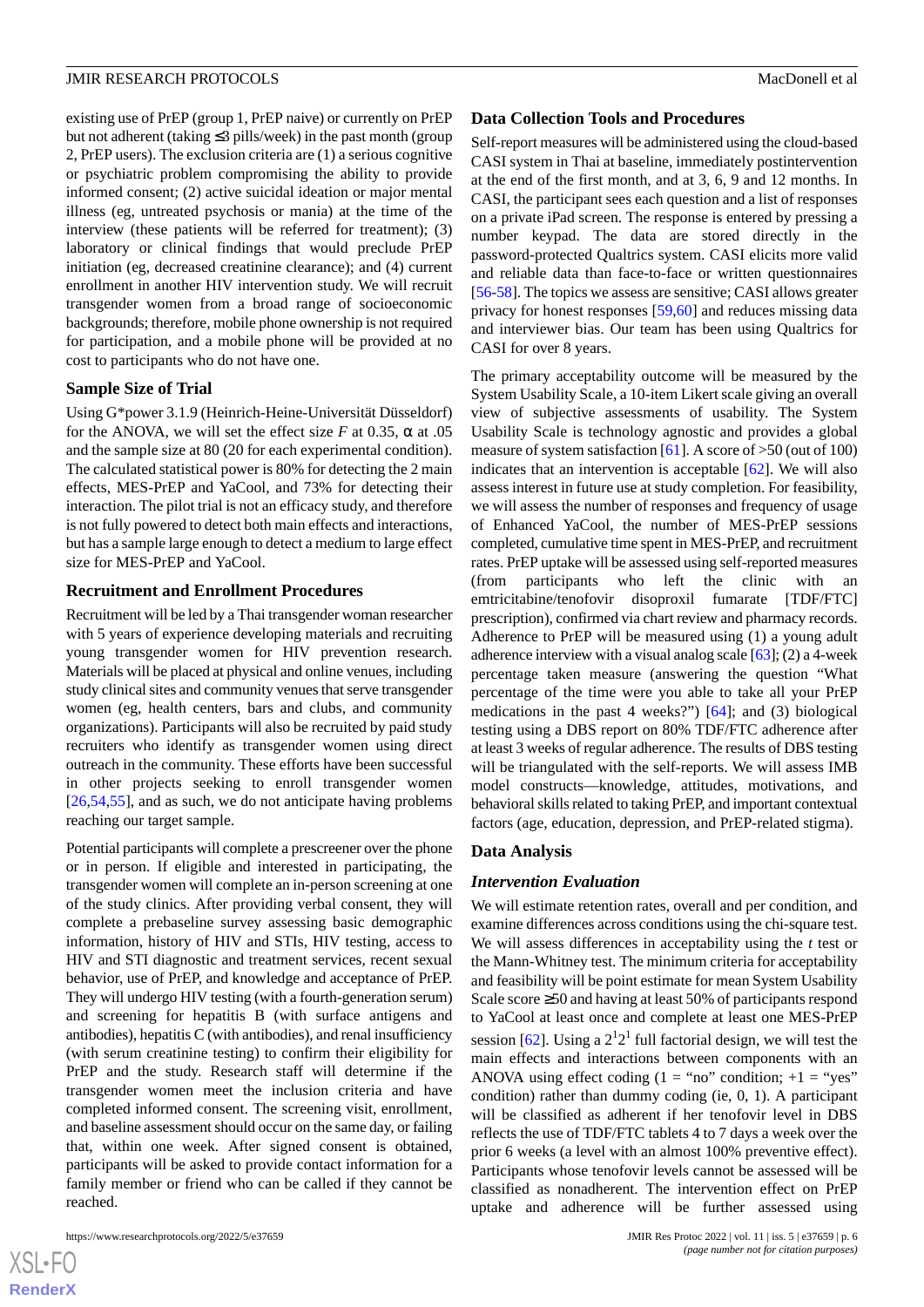mixed-effects modeling controlling for potential confounding factors (eg, age and education) and possible baseline differences. Missing data will be handled using full information maximum likelihood estimation. Effect sizes will be estimated for the primary outcomes. All analyses will be conducted using the SAS 9.4 statistical software package (SAS Institute Inc).

Structural equation modeling will be used to examine the extent to which the targeted variables (eg, information, motivation, and self-efficacy) mediate the intervention effect. Guided by our conceptual model, we will assess the effects of intervention on the mediator and the effects of the mediator on the outcome, controlling for other mediators and confounders, and we will then estimate the proportion of the intervention effect explained. Mediation models will be tested using MPlus (Muthén & Muthén). Given the limited sample size, conclusions from the mediation analyses will be limited and treated with caution, but modeling will allow us to explore the constructs of IMB and potential predictors in preparation for a larger efficacy trial.

## *Component Selection*

We will make a preliminary selection of components that have achieved main effects (ie, that exceed statistical significance or have a medium to large effect size). This selection will be reevaluated if we find any substantial interaction effects and understand how the components work in combination. Optimization criteria (ie, PrEP uptake and adherence) will then be combined with other information (eg, cost, feasibility, and scalability) to make the final component selection [\[65](#page-10-8)]. This information will guide assembly of an optimized intervention package that achieves the target outcomes with the least resource consumption and participant burden.

## **Ethics Approval**

The research protocol and methodology were reviewed and approved by the by the University of Massachusetts Chan Medical School Human Investigation Committee and the Research Ethics Review Committee of Chulalongkorn University in Thailand (H00023527). The trial has been registered at Clinicaltrials.gov (NCT05262426).

## *Results*

Recruitment for this study began December 2021 for phase I. Qualitative interviews were completed with 28 transgender women in February, 2022. Analyses are ongoing. Results will be disseminated to key stakeholders and used to inform intervention adaptation and refinement. Phase II, the pilot feasibility and acceptability trial, will begin in August 2023 following approval from the National Institutes of Health to begin the next phase. The findings will be disseminated to stakeholders and communities of interest using peer-reviewed journals, academic conferences, and other communication channels.

#### **Transition Milestones**

 $XS$  $\cdot$ FC **[RenderX](http://www.renderx.com/)**

The major goal of the R21 phase is to develop MES-PrEP and Enhanced YaCool and to establish the initial feasibility of this mHealth intervention. Formative research will inform development and refinement, followed by adaptation and

production of the mHealth intervention. The final step of ADAPT-ITT is testing, which will include a small pilot feasibility testing study with 10 participants (the R21 phase), and a randomized controlled trial of the mHealth intervention (the R33 phase). We will also develop optimized research protocols for a large efficacy trial.

## *Discussion*

## **Principal Aims**

The main aim of this study is to develop an optimized, culturally tailored, mobile intervention to improve PrEP uptake and adherence among transgender women in Thailand. Transgender women are among the most at-risk groups for HIV transmission, yet PrEP usage has remained low. We propose to adapt 2 existing intervention components for this target population using input from key stakeholders within our participant population. Using an mHealth approach, we will test different combinations of our intervention components to assess which combination results in the best outcomes in terms of feasibility, acceptability, and signals of intervention efficacy. Based on our theoretical models of behavior change (IMB and SEM), we anticipate that the combination of all 3 intervention components (MES-PrEP, YaCool, and standard PrEP counseling) will be found to be the optimal intervention condition, but this is yet to be determined. If successful, this study will be among the first to identify an optimized intervention package for transgender women in Thailand toward improving PrEP usage and ending the HIV epidemic globally. It may also be more sustainable than traditional in-person approaches to behavioral intervention because of the use of relatively low-cost and widely available mobile technologies.

## **Planned Next Steps**

The project will be conducted to develop an optimized technology-based intervention for HIV-negative young Thai transgender women and prepare for a future large-scale randomized controlled trial. For a fully-powered R01 project, we propose a multisite study testing the efficacy of mobile MES-PrEP and Enhanced YaCool using a type 2 effectiveness-implementation design [\[66](#page-10-9)] with testing of intervention effectiveness in eliciting the desired outcomes across the PrEP cascade and gathering of information on the implementation of technology-based intervention, including cost analysis to assess the relative cost of implementing the intervention.

## **Limitations**

Retention and differential loss to follow up are threats to internal validity. Possible barriers are no-shows at clinic visits or refusal to participate. Techniques we will use to increase compliance with appointments include advanced scheduling, reminders between visits and prior to follow-up surveys, texts, emails, and compensation for time spent. If a participant misses a follow-up survey or intervention session, additional outreach will be made to support engagement. Threats to internal validity of the study may also arise if there is insufficient attention to quality assurance during data collection and intervention delivery. Possible technological difficulties with the software, text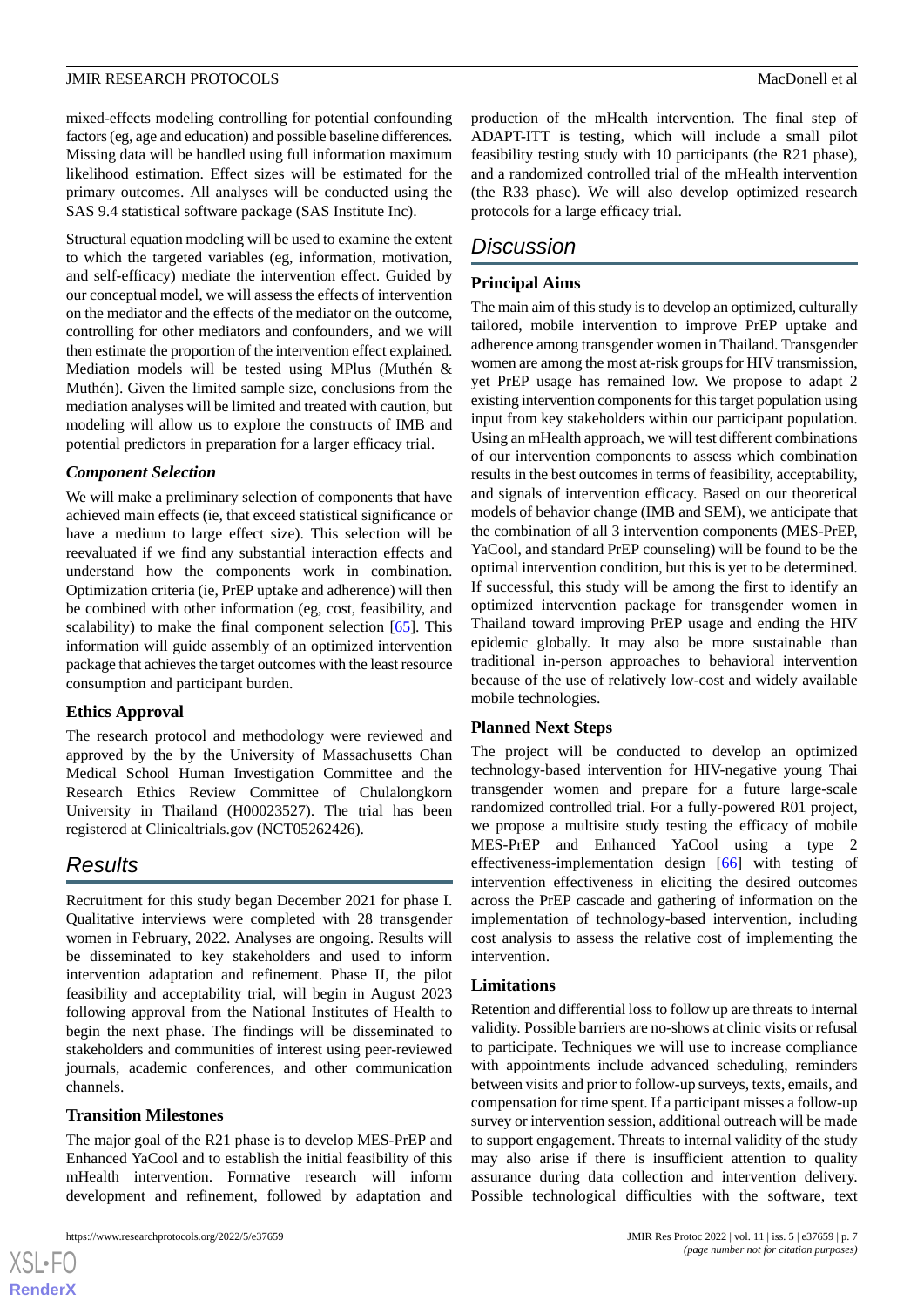messaging, and server are another concern. However, we have experience across multiple projects using these technologies and troubleshooting and tracking any issues, and technical assistance and software programming are written into the budget.

### **Conclusions**

This study addresses a critical problem (high HIV incidence and low PrEP use) among an at-risk population (transgender women). We are developing 2 potentially synergistic, technology-based, theory-driven interventions aimed at

maximizing PrEP usage. Thailand was part of the world's first PrEP trial (iPrEP) and several PrEP demonstration projects, yet uptake and adherence remain low. Our study is timely and relevant as it addresses major challenges related to PrEP use. It is responsive to the US Preventive Services Task Force's recommendations calling on research to increase PrEP uptake and adherence [[67\]](#page-10-10). This study may pave the way to scaled-up PrEP implementation, a crucial step in eliminating the HIV epidemic among transgender women in Thailand.

### **Acknowledgments**

This research project was funded by the Eunice Kennedy Shriver National Institute of Child Health and Human Development, Fogarty International Center (grant R21TW012098) (BW, KKM, NP). Our team would like to thank Dr. Bonita Stanton for her very helpful input on the proposal. The content is solely the responsibility of the authors and does not necessarily represent the official views of the National Institutes of Health.

## **Authors' Contributions**

KKM and BW wrote the manuscript and designed the study protocol. NP, RJ and PS created the YaCool app. KKM, BW, NP, RJ, CR and SN are designing intervention content. RJ and PS led stakeholder engagement and led focus groups. All authors provided input for the protocol design and reviewed the manuscript.

#### **Conflicts of Interest**

<span id="page-7-0"></span>None declared.

#### <span id="page-7-1"></span>**References**

- <span id="page-7-2"></span>1. Baral SD, Poteat T, Strömdahl S, Wirtz AL, Guadamuz TE, Beyrer C. Worldwide burden of HIV in transgender women: a systematic review and meta-analysis. Lancet Infect Dis 2013 Mar;13(3):214-222. [doi: [10.1016/s1473-3099\(12\)70315-8](http://dx.doi.org/10.1016/s1473-3099(12)70315-8)]
- 2. Poteat T, Reisner SL, Radix A. HIV epidemics among transgender women. Curr Opin HIV AIDS 2014;9(2):168-173. [doi: [10.1097/coh.0000000000000030\]](http://dx.doi.org/10.1097/coh.0000000000000030)
- 3. Wilson EC, Garofalo R, Harris RD, Herrick A, Martinez M, Martinez J, Transgender Advisory Committeethe Adolescent Medicine Trials Network for HIV/AIDS Interventions. Transgender female youth and sex work: HIV risk and a comparison of life factors related to engagement in sex work. AIDS Behav 2009 Oct;13(5):902-913 [[FREE Full text](http://europepmc.org/abstract/MED/19199022)] [doi: [10.1007/s10461-008-9508-8\]](http://dx.doi.org/10.1007/s10461-008-9508-8) [Medline: [19199022](http://www.ncbi.nlm.nih.gov/entrez/query.fcgi?cmd=Retrieve&db=PubMed&list_uids=19199022&dopt=Abstract)]
- <span id="page-7-4"></span><span id="page-7-3"></span>4. Clark H, Babu AS, Wiewel EW, Opoku J, Crepaz N. Diagnosed HIV Infection in Transgender Adults and Adolescents: Results from the National HIV Surveillance System, 2009-2014. AIDS Behav 2017 Sep;21(9):2774-2783 [[FREE Full text](http://europepmc.org/abstract/MED/28035497)] [doi: [10.1007/s10461-016-1656-7](http://dx.doi.org/10.1007/s10461-016-1656-7)] [Medline: [28035497\]](http://www.ncbi.nlm.nih.gov/entrez/query.fcgi?cmd=Retrieve&db=PubMed&list_uids=28035497&dopt=Abstract)
- <span id="page-7-5"></span>5. Schulden JD, Song B, Barros A, Mares-DelGrasso A, Martin CW, Ramirez R, et al. Rapid HIV Testing in Transgender Communities by Community-Based Organizations in Three Cities. Public Health Rep 2008 Nov 01;123(3\_suppl):101-114. [doi: [10.1177/00333549081230s313](http://dx.doi.org/10.1177/00333549081230s313)]
- <span id="page-7-7"></span><span id="page-7-6"></span>6. Arnett JJ. Emerging adulthood: A theory of development from the late teens through the twenties. Am Psychol 2000;55(5):469-480. [doi: [10.1037/0003-066x.55.5.469\]](http://dx.doi.org/10.1037/0003-066x.55.5.469)
- 7. Arnett J. The Winding Road from the Late Teens through the Twenties. In: Emerging Adulthood. New York, NY: Oxford University Press; 2004.
- <span id="page-7-8"></span>8. Country factsheets: Thailand. UNAIDS. 2017. URL:<http://www.unaids.org/en/regionscountries/countries/thailand> [accessed] 2020-08-15]
- <span id="page-7-9"></span>9. The Asian Epidemic Model (AEM) Projections for HIV/AIDS in Thailand: 2005-2025 | HIV/AIDS Data Hub for the Asia-Pacific Region. HIV AIDS Asia Pacific Research Statistical Data Information Resources AIDS Data Hub. URL: <https://www.aidsdatahub.org/resource/aem-projections-hiv-aids-thailand-2005-2025> [accessed 2020-11-13]
- 10. Reisner SL, Poteat T, Keatley J, Cabral M, Mothopeng T, Dunham E, et al. Global health burden and needs of transgender populations: a review. The Lancet 2016 Jul;388(10042):412-436. [doi: [10.1016/s0140-6736\(16\)00684-x\]](http://dx.doi.org/10.1016/s0140-6736(16)00684-x)
- 11. Nuttbrock L, Bockting W, Rosenblum A, Hwahng S, Mason M, Macri M, et al. Gender Abuse, Depressive Symptoms, and Substance Use Among Transgender Women: A 3-Year Prospective Study. Am J Public Health 2014 Nov;104(11):2199-2206. [doi: [10.2105/ajph.2014.302106](http://dx.doi.org/10.2105/ajph.2014.302106)]
- 12. Hotton AL, Garofalo R, Kuhns LM, Johnson AK. Substance Use as a Mediator of the Relationship Between Life Stress and Sexual Risk Among Young Transgender Women. AIDS Education and Prevention 2013 Feb;25(1):62-71. [doi: [10.1521/aeap.2013.25.1.62](http://dx.doi.org/10.1521/aeap.2013.25.1.62)]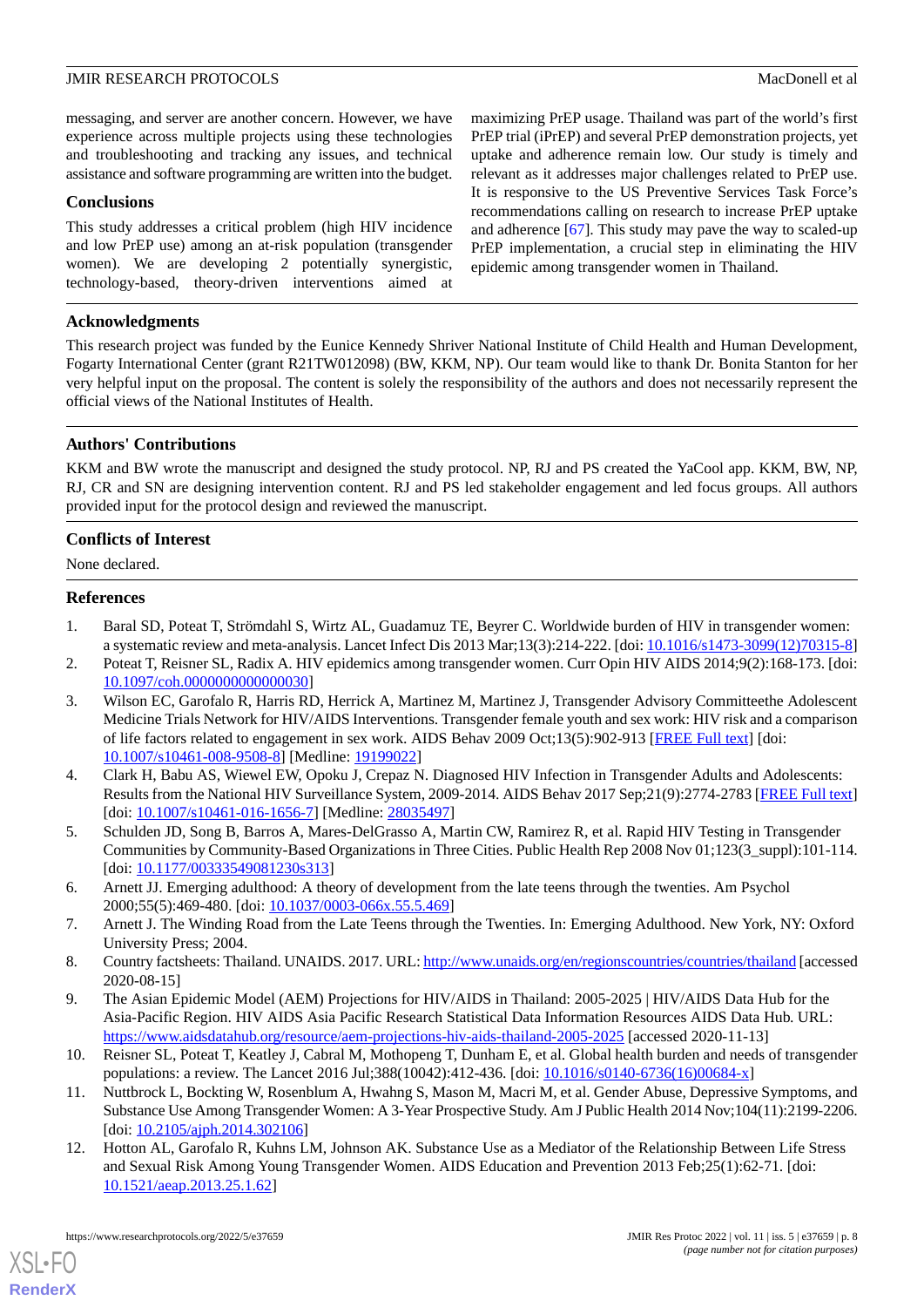- 13. Nemoto T, Operario D, Keatley J, Han L, Soma T. HIV risk behaviors among male-to-female transgender persons of color in San Francisco. Am J Public Health 2004 Jul;94(7):1193-1199. [doi: [10.2105/ajph.94.7.1193](http://dx.doi.org/10.2105/ajph.94.7.1193)] [Medline: [15226142](http://www.ncbi.nlm.nih.gov/entrez/query.fcgi?cmd=Retrieve&db=PubMed&list_uids=15226142&dopt=Abstract)]
- 14. White Hughto JM, Reisner SL, Pachankis JE. Transgender stigma and health: A critical review of stigma determinants, mechanisms, and interventions. Soc Sci Med 2015 Dec;147:222-231 [\[FREE Full text](http://europepmc.org/abstract/MED/26599625)] [doi: [10.1016/j.socscimed.2015.11.010\]](http://dx.doi.org/10.1016/j.socscimed.2015.11.010) [Medline: [26599625](http://www.ncbi.nlm.nih.gov/entrez/query.fcgi?cmd=Retrieve&db=PubMed&list_uids=26599625&dopt=Abstract)]
- <span id="page-8-0"></span>15. Operario D, Soma T, Underhill K. Sex work and HIV status among transgender women: systematic review and meta-analysis. J Acquir Immune Defic Syndr 2008 May 01;48(1):97-103. [doi: [10.1097/QAI.0b013e31816e3971\]](http://dx.doi.org/10.1097/QAI.0b013e31816e3971) [Medline: [18344875](http://www.ncbi.nlm.nih.gov/entrez/query.fcgi?cmd=Retrieve&db=PubMed&list_uids=18344875&dopt=Abstract)]
- <span id="page-8-1"></span>16. Nemoto T, Operario D, Keatley J. Health and Social Services for Male-to-Female Transgender Persons of Color in San Francisco. Int J Transgenderism 2005 Oct 11;8(2-3):5-19. [doi: [10.1300/j485v08n02\\_02\]](http://dx.doi.org/10.1300/j485v08n02_02)
- <span id="page-8-2"></span>17. 90-90-90: an ambitious treatment target to help end the AIDS epidemic. UNAIDS. 2014. URL: [http://www.unaids.org/](http://www.unaids.org/sites/default/files/media_asset/90-90-90_en.pdf) [sites/default/files/media\\_asset/90-90-90\\_en.pdf](http://www.unaids.org/sites/default/files/media_asset/90-90-90_en.pdf) [accessed 2022-03-01]
- 18. Krishna S, Boren SA, Balas EA. Healthcare via cell phones: a systematic review. Telemed J E Health 2009 Apr;15(3):231-240. [doi: [10.1089/tmj.2008.0099\]](http://dx.doi.org/10.1089/tmj.2008.0099) [Medline: [19382860](http://www.ncbi.nlm.nih.gov/entrez/query.fcgi?cmd=Retrieve&db=PubMed&list_uids=19382860&dopt=Abstract)]
- <span id="page-8-3"></span>19. Mobile youth around the world. Nielsen. 2010. URL: [https://www.nielsen.com/wp-content/uploads/sites/3/2019/04/](https://www.nielsen.com/wp-content/uploads/sites/3/2019/04/Nielsen-Mobile-Youth-Around-The-World-Dec-2010.pdf) [Nielsen-Mobile-Youth-Around-The-World-Dec-2010.pdf](https://www.nielsen.com/wp-content/uploads/sites/3/2019/04/Nielsen-Mobile-Youth-Around-The-World-Dec-2010.pdf) [accessed 2022-03-01]
- <span id="page-8-4"></span>20. Clifford GD, Clifton D. Wireless technology in disease management and medicine. Annu Rev Med 2012;63:479-492. [doi: [10.1146/annurev-med-051210-114650\]](http://dx.doi.org/10.1146/annurev-med-051210-114650) [Medline: [22053737\]](http://www.ncbi.nlm.nih.gov/entrez/query.fcgi?cmd=Retrieve&db=PubMed&list_uids=22053737&dopt=Abstract)
- <span id="page-8-5"></span>21. Grant RM, Lama JR, Anderson PL, McMahan V, Liu AY, Vargas L, iPrEx Study Team. Preexposure chemoprophylaxis for HIV prevention in men who have sex with men. N Engl J Med 2010 Dec 30;363(27):2587-2599 [\[FREE Full text](http://europepmc.org/abstract/MED/21091279)] [doi: [10.1056/NEJMoa1011205](http://dx.doi.org/10.1056/NEJMoa1011205)] [Medline: [21091279](http://www.ncbi.nlm.nih.gov/entrez/query.fcgi?cmd=Retrieve&db=PubMed&list_uids=21091279&dopt=Abstract)]
- <span id="page-8-6"></span>22. Poteat T, Wirtz A, Malik M, Cooney E, Cannon C, Hardy WD, et al. A Gap Between Willingness and Uptake: Findings From Mixed Methods Research on HIV Prevention Among Black and Latina Transgender Women. J Acquir Immune Defic Syndr 2019 Oct 01;82(2):131-140 [[FREE Full text](http://europepmc.org/abstract/MED/31180995)] [doi: [10.1097/QAI.0000000000002112\]](http://dx.doi.org/10.1097/QAI.0000000000002112) [Medline: [31180995\]](http://www.ncbi.nlm.nih.gov/entrez/query.fcgi?cmd=Retrieve&db=PubMed&list_uids=31180995&dopt=Abstract)
- <span id="page-8-7"></span>23. Draper BL, Oo ZM, Thein ZW, Aung PP, Veronese V, Ryan C, et al. Willingness to use HIV pre-exposure prophylaxis among gay men, other men who have sex with men and transgender women in Myanmar. J Int AIDS Soc 2017 Jul 26;20(1):21885. [doi: [10.7448/ias.20.1.21885](http://dx.doi.org/10.7448/ias.20.1.21885)]
- <span id="page-8-9"></span><span id="page-8-8"></span>24. Deutsch MB, Glidden DV, Sevelius J, Keatley J, McMahan V, Guanira J, et al. HIV pre-exposure prophylaxis in transgender women: a subgroup analysis of the iPrEx trial. The Lancet HIV 2015 Dec;2(12):e512-e519. [doi: [10.1016/s2352-3018\(15\)00206-4](http://dx.doi.org/10.1016/s2352-3018(15)00206-4)]
- 25. Escudero DJ, Kerr T, Operario D, Socías ME, Sued O, Marshall BD. Inclusion of trans women in pre-exposure prophylaxis trials: a review. AIDS Care 2015;27(5):637-641 [[FREE Full text\]](http://europepmc.org/abstract/MED/25430940) [doi: [10.1080/09540121.2014.986051\]](http://dx.doi.org/10.1080/09540121.2014.986051) [Medline: [25430940](http://www.ncbi.nlm.nih.gov/entrez/query.fcgi?cmd=Retrieve&db=PubMed&list_uids=25430940&dopt=Abstract)]
- <span id="page-8-10"></span>26. Ramautarsing RA, Meksena R, Sungsing T, Chinbunchorn T, Sangprasert T, Fungfoosri O, et al. Evaluation of a pre-exposure prophylaxis programme for men who have sex with men and transgender women in Thailand: learning through the HIV prevention cascade lens. J Int AIDS Soc 2020 Jun;23 Suppl 3:e25540 [\[FREE Full text\]](http://europepmc.org/abstract/MED/32602660) [doi: [10.1002/jia2.25540\]](http://dx.doi.org/10.1002/jia2.25540) [Medline: [32602660](http://www.ncbi.nlm.nih.gov/entrez/query.fcgi?cmd=Retrieve&db=PubMed&list_uids=32602660&dopt=Abstract)]
- <span id="page-8-12"></span><span id="page-8-11"></span>27. Golub SA, Gamarel KE, Rendina HJ, Surace A, Lelutiu-Weinberger CL. From efficacy to effectiveness: facilitators and barriers to PrEP acceptability and motivations for adherence among MSM and transgender women in New York City. AIDS Patient Care STDS 2013 Apr;27(4):248-254 [\[FREE Full text\]](http://europepmc.org/abstract/MED/23565928) [doi: [10.1089/apc.2012.0419](http://dx.doi.org/10.1089/apc.2012.0419)] [Medline: [23565928\]](http://www.ncbi.nlm.nih.gov/entrez/query.fcgi?cmd=Retrieve&db=PubMed&list_uids=23565928&dopt=Abstract)
- <span id="page-8-13"></span>28. Wood S, Gross R, Shea JA, Bauermeister JA, Franklin J, Petsis D, et al. Barriers and Facilitators of PrEP Adherence for Young Men and Transgender Women of Color. AIDS Behav 2019 Oct:23(10):2719-2729 [\[FREE Full text\]](http://europepmc.org/abstract/MED/30993479) [doi: [10.1007/s10461-019-02502-y\]](http://dx.doi.org/10.1007/s10461-019-02502-y) [Medline: [30993479\]](http://www.ncbi.nlm.nih.gov/entrez/query.fcgi?cmd=Retrieve&db=PubMed&list_uids=30993479&dopt=Abstract)
- <span id="page-8-14"></span>29. Rael CT, Martinez M, Giguere R, Bockting W, MacCrate C, Mellman W, et al. Barriers and Facilitators to Oral PrEP Use Among Transgender Women in New York City. AIDS Behav 2018 Nov;22(11):3627-3636 [\[FREE Full text](http://europepmc.org/abstract/MED/29589137)] [doi: [10.1007/s10461-018-2102-9\]](http://dx.doi.org/10.1007/s10461-018-2102-9) [Medline: [29589137](http://www.ncbi.nlm.nih.gov/entrez/query.fcgi?cmd=Retrieve&db=PubMed&list_uids=29589137&dopt=Abstract)]
- <span id="page-8-15"></span>30. Naar-King S, Parsons JT, Johnson AM. Motivational interviewing targeting risk reduction for people with HIV: a systematic review. Curr HIV/AIDS Rep 2012 Dec;9(4):335-343. [doi:  $10.1007/s11904-012-0132-x$ ] [Medline: [22890780\]](http://www.ncbi.nlm.nih.gov/entrez/query.fcgi?cmd=Retrieve&db=PubMed&list_uids=22890780&dopt=Abstract)
- <span id="page-8-16"></span>31. Dillard PK, Zuniga JA, Holstad MM. An integrative review of the efficacy of motivational interviewing in HIV management. Patient Educ Couns 2017 Apr;100(4):636-646. [doi: [10.1016/j.pec.2016.10.029\]](http://dx.doi.org/10.1016/j.pec.2016.10.029) [Medline: [27838113](http://www.ncbi.nlm.nih.gov/entrez/query.fcgi?cmd=Retrieve&db=PubMed&list_uids=27838113&dopt=Abstract)]
- <span id="page-8-17"></span>32. Lee M, Lee H, Kim Y, Kim J, Cho M, Jang J, et al. Mobile App-Based Health Promotion Programs: A Systematic Review of the Literature. Int J Environ Res Public Health 2018 Dec 13;15(12):2383 [\[FREE Full text\]](https://www.mdpi.com/resolver?pii=ijerph15122838) [doi: [10.3390/ijerph15122838\]](http://dx.doi.org/10.3390/ijerph15122838) [Medline: [30551555](http://www.ncbi.nlm.nih.gov/entrez/query.fcgi?cmd=Retrieve&db=PubMed&list_uids=30551555&dopt=Abstract)]
- 33. Smith C, Gold J, Ngo T, Sumpter C, Free C. Mobile phone-based interventions for improving contraception use. Cochrane Database Syst Rev 2015 Jun 26(6):CD011159 [[FREE Full text](http://europepmc.org/abstract/MED/26115146)] [doi: [10.1002/14651858.CD011159.pub2\]](http://dx.doi.org/10.1002/14651858.CD011159.pub2) [Medline: [26115146](http://www.ncbi.nlm.nih.gov/entrez/query.fcgi?cmd=Retrieve&db=PubMed&list_uids=26115146&dopt=Abstract)]
- 34. Saberi P, Siedle-Khan R, Sheon N, Lightfoot M. The Use of Mobile Health Applications Among Youth and Young Adults Living with HIV: Focus Group Findings. AIDS Patient Care STDS 2016 Jun;30(6):254-260 [\[FREE Full text\]](http://europepmc.org/abstract/MED/27214751) [doi: [10.1089/apc.2016.0044\]](http://dx.doi.org/10.1089/apc.2016.0044) [Medline: [27214751](http://www.ncbi.nlm.nih.gov/entrez/query.fcgi?cmd=Retrieve&db=PubMed&list_uids=27214751&dopt=Abstract)]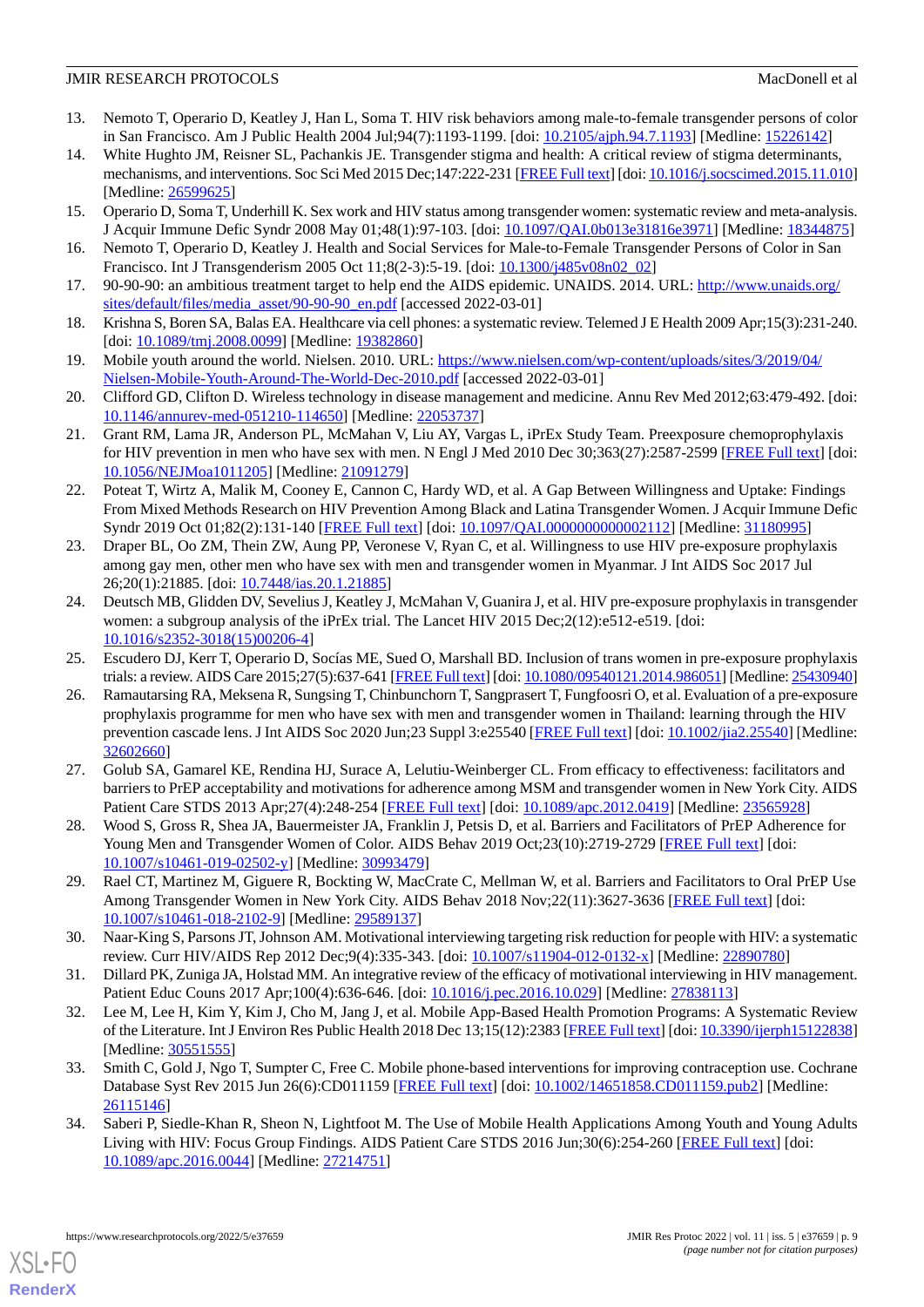- <span id="page-9-0"></span>35. Muessig KE, Pike EC, Fowler B, LeGrand S, Parsons JT, Bull SS, et al. Putting prevention in their pockets: developing mobile phone-based HIV interventions for black men who have sex with men. AIDS Patient Care STDS 2013 Apr;27(4):211-222 [\[FREE Full text\]](http://europepmc.org/abstract/MED/23565925) [doi: [10.1089/apc.2012.0404](http://dx.doi.org/10.1089/apc.2012.0404)] [Medline: [23565925](http://www.ncbi.nlm.nih.gov/entrez/query.fcgi?cmd=Retrieve&db=PubMed&list_uids=23565925&dopt=Abstract)]
- <span id="page-9-1"></span>36. Liu A, Coleman K, Bojan K, Serrano PA, Oyedele T, Garcia A, et al. Developing a Mobile App (LYNX) to Support Linkage to HIV/Sexually Transmitted Infection Testing and Pre-Exposure Prophylaxis for Young Men Who Have Sex With Men: Protocol for a Randomized Controlled Trial. JMIR Res Protoc 2019 Jan 25;8(1):e10659 [[FREE Full text\]](https://www.researchprotocols.org/2019/1/e10659/) [doi: [10.2196/10659\]](http://dx.doi.org/10.2196/10659) [Medline: [30681964](http://www.ncbi.nlm.nih.gov/entrez/query.fcgi?cmd=Retrieve&db=PubMed&list_uids=30681964&dopt=Abstract)]
- <span id="page-9-3"></span><span id="page-9-2"></span>37. Fuchs JD, Stojanovski K, Vittinghoff E, McMahan VM, Hosek SG, Amico KR, et al. A Mobile Health Strategy to Support Adherence to Antiretroviral Preexposure Prophylaxis. AIDS Patient Care STDS 2018 Mar;32(3):104-111 [[FREE Full text](http://europepmc.org/abstract/MED/29565183)] [doi: [10.1089/apc.2017.0255](http://dx.doi.org/10.1089/apc.2017.0255)] [Medline: [29565183\]](http://www.ncbi.nlm.nih.gov/entrez/query.fcgi?cmd=Retrieve&db=PubMed&list_uids=29565183&dopt=Abstract)
- <span id="page-9-4"></span>38. MacDonell KK, Naar S, Gibson-Scipio W, Lam P, Secord E. Multi-step development of a technology-based asthma adherence intervention for African American emerging adults. 2013 Presented at: 121st American Psychological Association Convention; Jul 31-Aug 4, 2013; Honolulu, HA. [doi: [10.1016/j.jadohealth.2016.05.016\]](http://dx.doi.org/10.1016/j.jadohealth.2016.05.016)
- 39. Richard L, Gauvin L, Raine K. Ecological models revisited: their uses and evolution in health promotion over two decades. Annu Rev Public Health 2011;32:307-326. [doi: [10.1146/annurev-publhealth-031210-101141\]](http://dx.doi.org/10.1146/annurev-publhealth-031210-101141) [Medline: [21219155](http://www.ncbi.nlm.nih.gov/entrez/query.fcgi?cmd=Retrieve&db=PubMed&list_uids=21219155&dopt=Abstract)]
- <span id="page-9-5"></span>40. Naar-King S, Montepiedra G, Garvie P, Kammerer B, Malee K, Sirois PA, PACTG P1042s Team. Social ecological predictors of longitudinal HIV treatment adherence in youth with perinatally acquired HIV. J Pediatr Psychol 2013 Jul;38(6):664-674 [[FREE Full text\]](http://europepmc.org/abstract/MED/23629146) [doi: [10.1093/jpepsy/jst017\]](http://dx.doi.org/10.1093/jpepsy/jst017) [Medline: [23629146\]](http://www.ncbi.nlm.nih.gov/entrez/query.fcgi?cmd=Retrieve&db=PubMed&list_uids=23629146&dopt=Abstract)
- <span id="page-9-6"></span>41. Pinto RM, Berringer KR, Melendez R, Mmeje O. Improving PrEP Implementation Through Multilevel Interventions: A Synthesis of the Literature. AIDS Behav 2018 Nov;22(11):3681-3691 [\[FREE Full text\]](http://europepmc.org/abstract/MED/29872999) [doi: [10.1007/s10461-018-2184-4](http://dx.doi.org/10.1007/s10461-018-2184-4)] [Medline: [29872999](http://www.ncbi.nlm.nih.gov/entrez/query.fcgi?cmd=Retrieve&db=PubMed&list_uids=29872999&dopt=Abstract)]
- <span id="page-9-7"></span>42. Dubov A, Altice FL, Fraenkel L. An Information-Motivation-Behavioral Skills Model of PrEP Uptake. AIDS Behav 2018 Nov;22(11):3603-3616. [doi: [10.1007/s10461-018-2095-4\]](http://dx.doi.org/10.1007/s10461-018-2095-4) [Medline: [29557540\]](http://www.ncbi.nlm.nih.gov/entrez/query.fcgi?cmd=Retrieve&db=PubMed&list_uids=29557540&dopt=Abstract)
- <span id="page-9-9"></span><span id="page-9-8"></span>43. Walsh JL. Applying the Information-Motivation-Behavioral Skills Model to Understand PrEP Intentions and Use Among Men Who Have Sex with Men. AIDS Behav 2019 Jul;23(7):1904-1916 [\[FREE Full text\]](http://europepmc.org/abstract/MED/30554396) [doi: [10.1007/s10461-018-2371-3](http://dx.doi.org/10.1007/s10461-018-2371-3)] [Medline: [30554396](http://www.ncbi.nlm.nih.gov/entrez/query.fcgi?cmd=Retrieve&db=PubMed&list_uids=30554396&dopt=Abstract)]
- <span id="page-9-10"></span>44. Miller W, Rollnick S. Motivational interviewing: Helping people change. New York, NY: Guilford Press; 2013.
- <span id="page-9-11"></span>45. Coleman MT, Newton KS. Supporting self-management in patients with chronic illness. Am Fam Physician 2005 Oct 15;72(8):1503-1510 [[FREE Full text](https://www.aafp.org/link_out?pmid=16273817)] [Medline: [16273817](http://www.ncbi.nlm.nih.gov/entrez/query.fcgi?cmd=Retrieve&db=PubMed&list_uids=16273817&dopt=Abstract)]
- 46. Wingood G, DiClemente R. The ADAPT-ITT model: a novel method of adapting evidence-based HIV Interventions. J Acquir Immune Defic Syndr 2008 Mar 01;47 Suppl 1:S40-S46. [doi: [10.1097/QAI.0b013e3181605df1](http://dx.doi.org/10.1097/QAI.0b013e3181605df1)] [Medline: [18301133](http://www.ncbi.nlm.nih.gov/entrez/query.fcgi?cmd=Retrieve&db=PubMed&list_uids=18301133&dopt=Abstract)]
- <span id="page-9-13"></span><span id="page-9-12"></span>47. Collins LM, Baker TB, Mermelstein RJ, Piper ME, Jorenby DE, Smith SS, et al. The multiphase optimization strategy for engineering effective tobacco use interventions. Ann Behav Med 2011 Apr;41(2):208-226 [\[FREE Full text\]](http://europepmc.org/abstract/MED/21132416) [doi: [10.1007/s12160-010-9253-x\]](http://dx.doi.org/10.1007/s12160-010-9253-x) [Medline: [21132416](http://www.ncbi.nlm.nih.gov/entrez/query.fcgi?cmd=Retrieve&db=PubMed&list_uids=21132416&dopt=Abstract)]
- 48. Collins LM, Dziak JJ, Kugler KC, Trail JB. Factorial experiments: efficient tools for evaluation of intervention components. Am J Prev Med 2014 Oct;47(4):498-504 [\[FREE Full text\]](http://europepmc.org/abstract/MED/25092122) [doi: [10.1016/j.amepre.2014.06.021](http://dx.doi.org/10.1016/j.amepre.2014.06.021)] [Medline: [25092122](http://www.ncbi.nlm.nih.gov/entrez/query.fcgi?cmd=Retrieve&db=PubMed&list_uids=25092122&dopt=Abstract)]
- <span id="page-9-14"></span>49. Pellegrini CA, Hoffman SA, Collins LM, Spring B. Corrigendum to "Optimization of remotely delivered intensive lifestyle treatment for obesity using the Multiphase Optimization Strategy: Opt-IN study protocol" [Contemp. Clin. Trials 38 (2014) 251-259]. Contemp Clin Trials 2015 Nov;45(Pt B):468-469 [\[FREE Full text](http://europepmc.org/abstract/MED/28802730)] [doi: [10.1016/j.cct.2015.09.001](http://dx.doi.org/10.1016/j.cct.2015.09.001)] [Medline: [28802730](http://www.ncbi.nlm.nih.gov/entrez/query.fcgi?cmd=Retrieve&db=PubMed&list_uids=28802730&dopt=Abstract)]
- <span id="page-9-16"></span><span id="page-9-15"></span>50. Newman S, Andrews J, Magwood G, Jenkins C, Cox M, Williamson D. Community advisory boards in community-based participatory research: a synthesis of best processes. Prev Chronic Dis 2011 May;8(3):A70 [\[FREE Full text\]](https://www.cdc.gov/pcd/issues/2011/may/10_0045.htm) [Medline: [21477510](http://www.ncbi.nlm.nih.gov/entrez/query.fcgi?cmd=Retrieve&db=PubMed&list_uids=21477510&dopt=Abstract)]
- <span id="page-9-17"></span>51. Dziak JJ, Nahum-Shani I, Collins LM. Multilevel factorial experiments for developing behavioral interventions: power, sample size, and resource considerations. Psychol Methods 2012 Jun;17(2):153-175 [[FREE Full text\]](http://europepmc.org/abstract/MED/22309956) [doi: [10.1037/a0026972](http://dx.doi.org/10.1037/a0026972)] [Medline: [22309956](http://www.ncbi.nlm.nih.gov/entrez/query.fcgi?cmd=Retrieve&db=PubMed&list_uids=22309956&dopt=Abstract)]
- <span id="page-9-18"></span>52. US Public Health Service: Preexposure prophylaxis for the prevention of HIV infection in the United States - 2017 Update: a clinical practice guideline. Centers for Disease Control and Prevention. 2018. URL: [https://www.cdc.gov/hiv/pdf/risk/](https://www.cdc.gov/hiv/pdf/risk/prep/cdc-hiv-prep-guidelines-2017.pdf) [prep/cdc-hiv-prep-guidelines-2017.pdf](https://www.cdc.gov/hiv/pdf/risk/prep/cdc-hiv-prep-guidelines-2017.pdf) [accessed 2022-03-15]
- <span id="page-9-19"></span>53. Thai National Guidelines on Pre-Exposure Prophylaxis. Thailand Department of Disease Control. 2018. URL: [http://aidssti.](http://aidssti.ddc.moph.go.th/medias/view/126/549) [ddc.moph.go.th/medias/view/126/549](http://aidssti.ddc.moph.go.th/medias/view/126/549) [accessed 2022-03-15]
- 54. Phanuphak N, Jantarapakde J, Himmad L, Sungsing T, Meksena R, Phomthong S, et al. Linkages to HIV confirmatory testing and antiretroviral therapy after online, supervised, HIV self-testing among Thai men who have sex with men and transgender women. J Int AIDS Soc 2020 Jan;23(1):e25448 [[FREE Full text\]](http://europepmc.org/abstract/MED/31960589) [doi: [10.1002/jia2.25448](http://dx.doi.org/10.1002/jia2.25448)] [Medline: [31960589\]](http://www.ncbi.nlm.nih.gov/entrez/query.fcgi?cmd=Retrieve&db=PubMed&list_uids=31960589&dopt=Abstract)
- 55. Phanuphak N, Anand T, Jantarapakde J, Nitpolprasert C, Himmad K, Sungsing T, et al. What would you choose: Online or Offline or Mixed services? Feasibility of online HIV counselling and testing among Thai men who have sex with men and transgender women and factors associated with service uptake. J Int AIDS Soc 2018 Jul;21 Suppl 5:e25118 [[FREE](http://europepmc.org/abstract/MED/30033644) [Full text\]](http://europepmc.org/abstract/MED/30033644) [doi: [10.1002/jia2.25118\]](http://dx.doi.org/10.1002/jia2.25118) [Medline: [30033644\]](http://www.ncbi.nlm.nih.gov/entrez/query.fcgi?cmd=Retrieve&db=PubMed&list_uids=30033644&dopt=Abstract)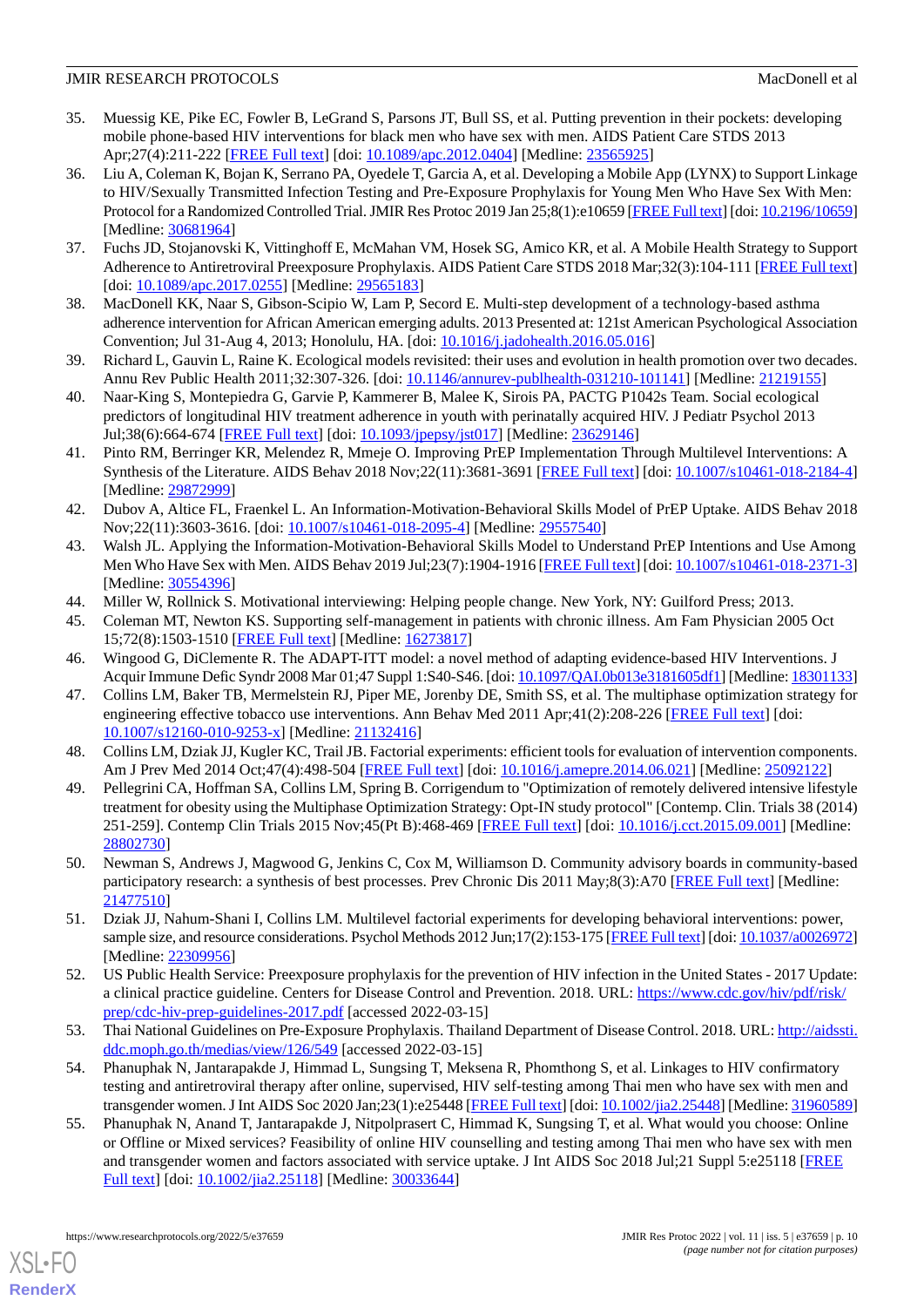- <span id="page-10-0"></span>56. Des Jarlais DC, Paone D, Milliken J, Turner CF, Miller H, Gribble J, et al. Audio-computer interviewing to measure risk behaviour for HIV among injecting drug users: a quasi-randomised trial. The Lancet 1999 May;353(9165):1657-1661. [doi: [10.1016/s0140-6736\(98\)07026-3](http://dx.doi.org/10.1016/s0140-6736(98)07026-3)]
- 57. Kurth A, Martin D, Golden M, Weiss NS, Heagerty PJ, Spielberg F, et al. A comparison between audio computer-assisted self-interviews and clinician interviews for obtaining the sexual history. Sex Transm Dis 2004 Dec;31(12):719-726. [doi: [10.1097/01.olq.0000145855.36181.13\]](http://dx.doi.org/10.1097/01.olq.0000145855.36181.13) [Medline: [15608586](http://www.ncbi.nlm.nih.gov/entrez/query.fcgi?cmd=Retrieve&db=PubMed&list_uids=15608586&dopt=Abstract)]
- <span id="page-10-1"></span>58. Metzger DS, Koblin B, Turner C, Navaline H, Valenti F, Holte S, et al. Randomized controlled trial of audio computer-assisted self-interviewing: utility and acceptability in longitudinal studies. HIVNET Vaccine Preparedness Study Protocol Team. Am J Epidemiol 2000 Jul 15;152(2):99-106. [doi: [10.1093/aje/152.2.99\]](http://dx.doi.org/10.1093/aje/152.2.99) [Medline: [10909945\]](http://www.ncbi.nlm.nih.gov/entrez/query.fcgi?cmd=Retrieve&db=PubMed&list_uids=10909945&dopt=Abstract)
- <span id="page-10-3"></span><span id="page-10-2"></span>59. Romer D, Hornik R, Stanton B, Black M, Li X, Ricardo I, et al. "Talking" computers: A reliable and private method to conduct interviews on sensitive topics with children. J Sex Res 1997 Jan;34(1):3-9. [doi: [10.1080/00224499709551859\]](http://dx.doi.org/10.1080/00224499709551859)
- <span id="page-10-4"></span>60. Lapham SC, Henley E, Kleyboecker K. Prenatal behavioral risk screening by computer among Native Americans. Fam Med 1993 Mar; 25(3): 197-202. [Medline: [8458562](http://www.ncbi.nlm.nih.gov/entrez/query.fcgi?cmd=Retrieve&db=PubMed&list_uids=8458562&dopt=Abstract)]
- <span id="page-10-5"></span>61. Brooke J. SUS: A 'Quick and Dirty' Usability Scale. In: Jordan P, Thomas B, Weerdmeester B, McClelland I, editors. Usability Evaluation in Industry. London, UK: Taylor and Francis; 1996:189-194.
- <span id="page-10-6"></span>62. Bangor A, Kortum P, Miller J. Determining what individual SUS scores mean: Adding an adjective rating scale. J Usability Stud 2009;4(3):114-123 [[FREE Full text](https://uxpajournal.org/wp-content/uploads/sites/7/pdf/JUS_Bangor_May2009.pdf)]
- <span id="page-10-7"></span>63. Kalichman SC, Amaral CM, Swetzes C, Jones M, Macy R, Kalichman MO, et al. A simple single-item rating scale to measure medication adherence: further evidence for convergent validity. J Int Assoc Physicians AIDS Care (Chic) 2009;8(6):367-374 [[FREE Full text](http://europepmc.org/abstract/MED/19952289)] [doi: [10.1177/1545109709352884\]](http://dx.doi.org/10.1177/1545109709352884) [Medline: [19952289\]](http://www.ncbi.nlm.nih.gov/entrez/query.fcgi?cmd=Retrieve&db=PubMed&list_uids=19952289&dopt=Abstract)
- <span id="page-10-8"></span>64. Blumenthal J, Pasipanodya EC, Jain S, Sun S, Ellorin E, Morris S, et al. Comparing Self-Report Pre-Exposure Prophylaxis Adherence Questions to Pharmacologic Measures of Recent and Cumulative Pre-Exposure Prophylaxis Exposure. Front Pharmacol 2019;10:721 [\[FREE Full text\]](https://doi.org/10.3389/fphar.2019.00721) [doi: [10.3389/fphar.2019.00721\]](http://dx.doi.org/10.3389/fphar.2019.00721) [Medline: [31333454](http://www.ncbi.nlm.nih.gov/entrez/query.fcgi?cmd=Retrieve&db=PubMed&list_uids=31333454&dopt=Abstract)]
- <span id="page-10-9"></span>65. Collins LM, Kugler KC, Gwadz MV. Optimization of Multicomponent Behavioral and Biobehavioral Interventions for the Prevention and Treatment of HIV/AIDS. AIDS Behav 2016 Jan;20 Suppl 1:S197-S214 [\[FREE Full text\]](http://europepmc.org/abstract/MED/26238037) [doi: [10.1007/s10461-015-1145-4\]](http://dx.doi.org/10.1007/s10461-015-1145-4) [Medline: [26238037](http://www.ncbi.nlm.nih.gov/entrez/query.fcgi?cmd=Retrieve&db=PubMed&list_uids=26238037&dopt=Abstract)]
- <span id="page-10-10"></span>66. Landes SJ, McBain SA, Curran GM. Reprint of: An introduction to effectiveness-implementation hybrid designs. Psychiatry Res 2020 Jan;283:112630 [\[FREE Full text\]](https://linkinghub.elsevier.com/retrieve/pii/S0165-1781(19)32168-7) [doi: [10.1016/j.psychres.2019.112630](http://dx.doi.org/10.1016/j.psychres.2019.112630)] [Medline: [31722790](http://www.ncbi.nlm.nih.gov/entrez/query.fcgi?cmd=Retrieve&db=PubMed&list_uids=31722790&dopt=Abstract)]
- 67. Final Recommendation Statement, Prevention of Human Immunodeficiency Virus (HIV) Infection: Preexposure Prophylaxis. US Preventive Services Task Force. URL: [https://www.uspreventiveservicestaskforce.org/Page/Document/](https://www.uspreventiveservicestaskforce.org/Page/Document/RecommendationStatementFinal/prevention-of-human-immunodeficiency-virus-hiv-infection-pre-exposure-prophylaxis) [RecommendationStatementFinal/prevention-of-human-immunodeficiency-virus-hiv-infection-pre-exposure-prophylaxis](https://www.uspreventiveservicestaskforce.org/Page/Document/RecommendationStatementFinal/prevention-of-human-immunodeficiency-virus-hiv-infection-pre-exposure-prophylaxis) [accessed 2020-10-12]

## **Abbreviations**

**ADAPT-ITT:** assessment, decision, adaptation, production, topical experts, integration, training, testing **IMB:** information-motivation-behavioral skills model **MES-PrEP:** Motivational Enhancement System for Pre-Exposure Prophylaxis **MI:** motivational interviewing **MOST:** multiphase optimization strategy **PrEP:** pre-exposure prophylaxis **SEM:** socioecological model **STI:** sexually transmitted infection

*Edited by T Leung;This paper was peer reviewed by ZRG1 IMST-U (55) Center for Scientific Review Special Emphasis Panel; PAR-19-376: Mobile Health: Technology and Outcomes in Low and Middle Income Countries; AIDS - EXP. REV. (National Institutes of Health, USA); Submitted 01.03.22; accepted 22.03.22; published 19.05.22.*

*Please cite as:*

*MacDonell KK, Wang B, Phanuphak N, Janamnuaysook R, Srimanus P, Rongkavilit C, Naar S Optimizing an mHealth Intervention to Improve Uptake and Adherence to HIV Pre-exposure Prophylaxis in Young Transgender Women: Protocol for a Multi-Phase Trial JMIR Res Protoc 2022;11(5):e37659 URL: <https://www.researchprotocols.org/2022/5/e37659> doi: [10.2196/37659](http://dx.doi.org/10.2196/37659) PMID:*